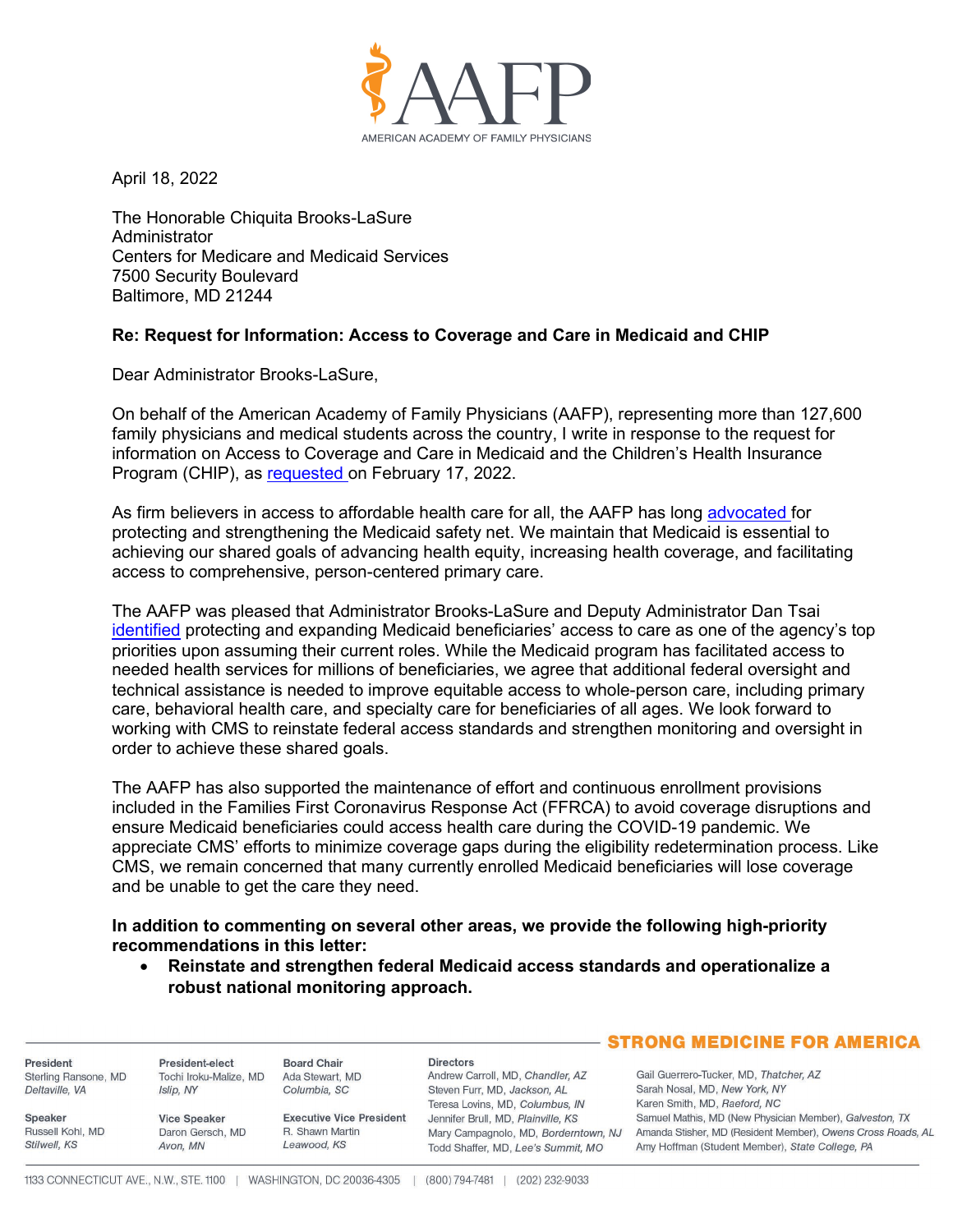- **Implement race, ethnicity, and language data reporting requirements and enhance federal monitoring of racial, ethnic, and language-based disparities.**
- **Address low Medicaid payment rates and burdensome administrative processes, both of which create barriers to care for beneficiaries.**
- **Continue to provide flexibility, support, technical assistance, and oversight to state Medicaid agencies with the goal of minimizing coverage disruptions during eligibility redeterminations.**

# **Objective 1: Medicaid and CHIP reaches people who are eligible and who can benefit from such coverage.**

*What are the specific ways that CMS can support states in achieving timely eligibility determination and timely enrollment for both modified adjusted gross income (MAGI) and non-MAGI-based eligibility determinations? In your response, consider both eligibility determinations and redeterminations for Medicaid and CHIP coverage, and enrollment in a managed care plan, when applicable.*

State Medicaid agencies have historically used different systems to determine applicants' eligibility for modified adjusted gross income (MAGI) eligibility groups and non-MAGI-based eligibility groups, such as those who are eligible on the basis of disability, those over the age of 65, and individuals living in certain institutions. States can integrate their Medicaid eligibility systems for MAGI groups and non-MAGI groups, as well as non-health programs including the Supplemental Nutrition Assistance Program (SNAP), Temporary Assistance for Needy Families (TANF), and childcare subsidies. This integration improves administrative efficiency by consolidating eligibility determinations and makes it easier for individuals to apply for multiple assistance programs at once. Aligning these eligibility systems also facilitates information sharing across these programs to verify eligibility and renewals. Thirty-six states [report](https://www.kff.org/report-section/medicaid-and-chip-eligibility-and-enrollment-policies-as-of-january-2022-findings-from-a-50-state-survey-report/) having integrated non-MAGI Medicaid and MAGI Medicaid and CHIP eligibility systems, 28 states have integrated SNAP and TANF into their Medicaid eligibility systems, and 15 states have integrated childcare subsidies. The AAFP encourages CMS to continue providing guidance and technical support to states on how best to align MAGI and non-MAGI eligibility systems and incorporate data from non-health programs. CMS should assist states with creating multi-benefit applications for these aligned programs and CMS can facilitate sharing best practices across states.

Under federal Medicaid regulations, before a state can send out renewal documents and require enrollees to respond, it must first attempt to renew coverage *ex parte*, or by reviewing available data sources and trying to confirm ongoing eligibility. Ex parte renewals help individuals retain coverage and reduce administrative burdens for both the state and enrollee. While 42 states process ex parte renewals, only 11 states [report](https://www.kff.org/report-section/medicaid-and-chip-eligibility-and-enrollment-policies-as-of-january-2022-findings-from-a-50-state-survey-report/) completing 50 percent or more of renewals using ex parte processes. Twenty-two states report completing less than 50 percent of renewals using ex parte processes, and 11 of those states use ex parte renewals for less than 25 percent of renewals. The AAFP appreciates recent CMS guidance notes states can expand the data sources they use to verify ongoing eligibility, and we urge CMS to further support states by issuing guidance about the scenarios states face when updating their eligibility systems, specifically, when ex parte processes are permitted and encouraged for renewals. This guidance should also provide technical support on best practices. **CMS should work with those states that are conducting few or no ex parte renewals to improve efficiency of the renewal process, especially ahead of the end of the PHE and the related continuous coverage provisions.**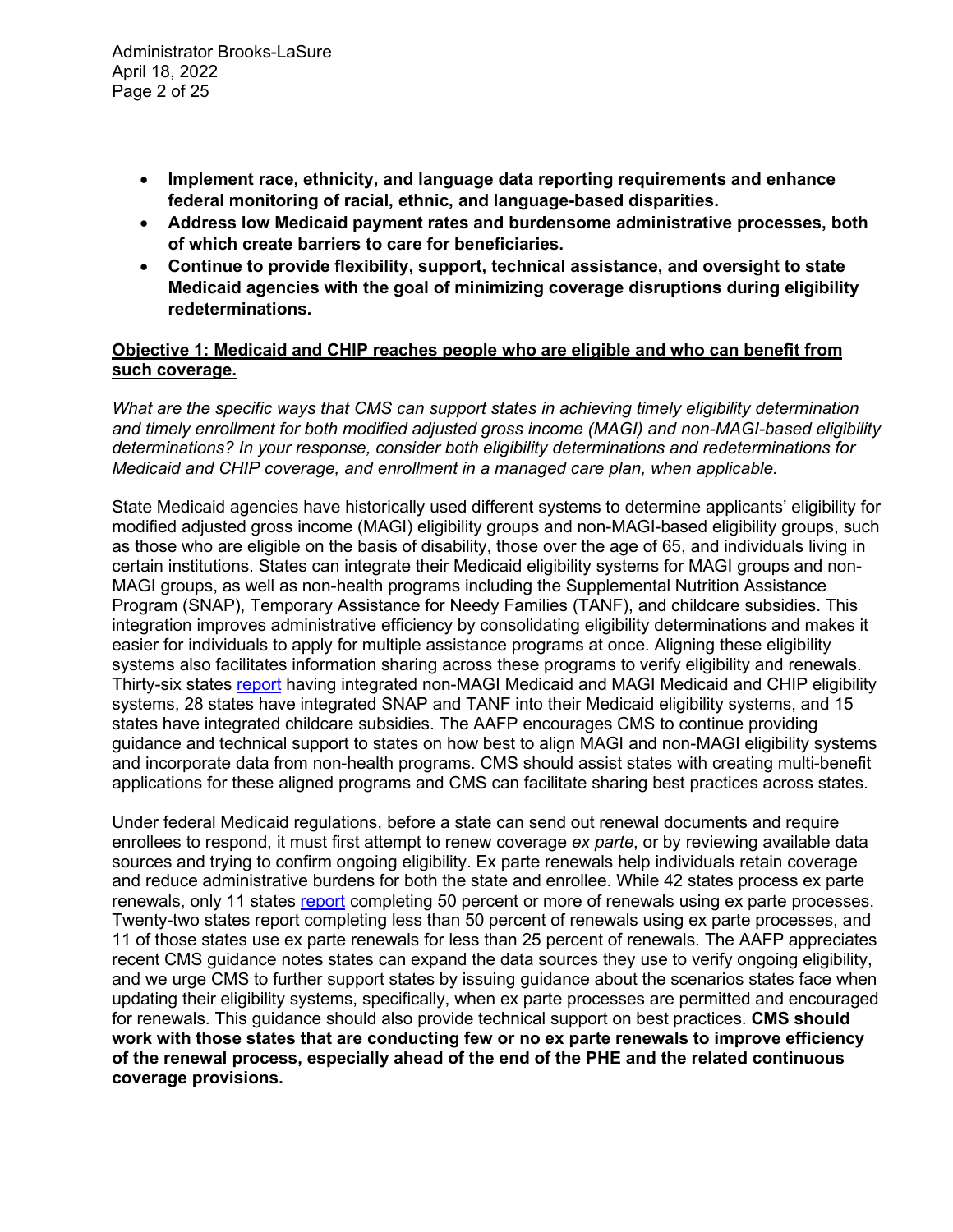Administrator Brooks-LaSure April 18, 2022 Page 3 of 25

*In what ways can CMS support states in addressing barriers to enrollment and retention of eligible individuals among different groups, which include, but are not limited to: people living in urban or rural regions; people who are experiencing homelessness; people who are from communities of color; people whose primary language is not English; people who identify as lesbian, gay, bisexual, transgender, queer, or those who have other sexual orientations or gender identities (LGBTQ+); people with disabilities; and people with mental health or substance use disorders? Which activities would you prioritize first?*

As mentioned previously, encouraging and increasing ex parte renewals is a critical strategy for minimizing barriers to enrollment and retention, including for members of all of the listed groups. **We recommend CMS prioritize activities that will facilitate the use of ex parte renewals, including additional guidance, technical assistance, and other support CMS can provide states.** 

CMS should assist states with strategies for targeted community outreach and funding support for community-based organizations who are connected with populations that may face barriers to enrollment. This includes CMS advising states with specific recommendations on how to effectively use United States Postal Service data to conduct outreach to enrollees. Community-based organizations, which may also increase access to interpreters and culturally competent patient navigators for applicants, can help applicants gather the appropriate documents, discuss requirements and applications, and appropriately plan for application or renewal deadlines. Community-based organizations can help disseminate information at local churches, daycare programs, social functions, various treatment facilities, and more, in a culturally competent way.

When used to remind enrollees of renewal requirements and health care appointments, aid with navigating plan benefits and resources, and provide fundamental health education, text messaging can be an effective method of communication for individuals with Medicaid. 92 percent of adults earning less than \$30,000 [own a mobile phone](https://www.fiercehealthcare.com/payer/industry-voices-3-member-engagement-pitfalls-health-plans-should-avoid) and 97 percent of low-income phone owners [use text](https://www.pewresearch.org/internet/2015/04/01/us-smartphone-use-in-2015/)  [messaging.](https://www.pewresearch.org/internet/2015/04/01/us-smartphone-use-in-2015/) These phone owners indicated that 89 percent would [prefer](https://www.twilio.com/press/releases/twilio-study-finds-that-9-out-of-10-consumers-globally-want-to-message-with-brands) communicating by text to have more flexibility and privacy in situations like working in hourly positions that limit taking personal calls.

The AAFP appreciates the existing guidance CMS has issued promoting the use of text messaging to reduce coverage losses amid unwinding of the PHE. In the guidance, CMS recommended states use text messages to encourage consumers to apply for other health coverage if they are determined to no longer be eligible for Medicaid or CHIP and encouraged states to request that managed care plans use additional modalities, including text, to conduct outreach to beneficiaries to encourage them to complete renewal forms. The AAFP supports these recommendations but is concerned the Telephone Consumer Protection Act (TCPA) continues to be a barrier to outreach as many health care entities will not conduct text outreach out of fear of violating the TCPA. **CMS should work with FCC to develop guidance to states to assure health care entities can conduct outreach to applicants and enrollees beyond the end of the PHE without violating the TCPA.**

The AAFP is concerned about the barriers people who are experiencing unstable housing or homelessness face during enrollment. Identity verification is largely reliant on addresses and other documentation that is particularly difficult for people experiencing unstable housing or homelessness to access and appropriately document. Additionally, many of these individuals may not receive the appropriate notices, claims, or denial letters when sent only via mail. Black, Hispanic, and indigenous populations are more likely to experience homelessness, and transgender people experiencing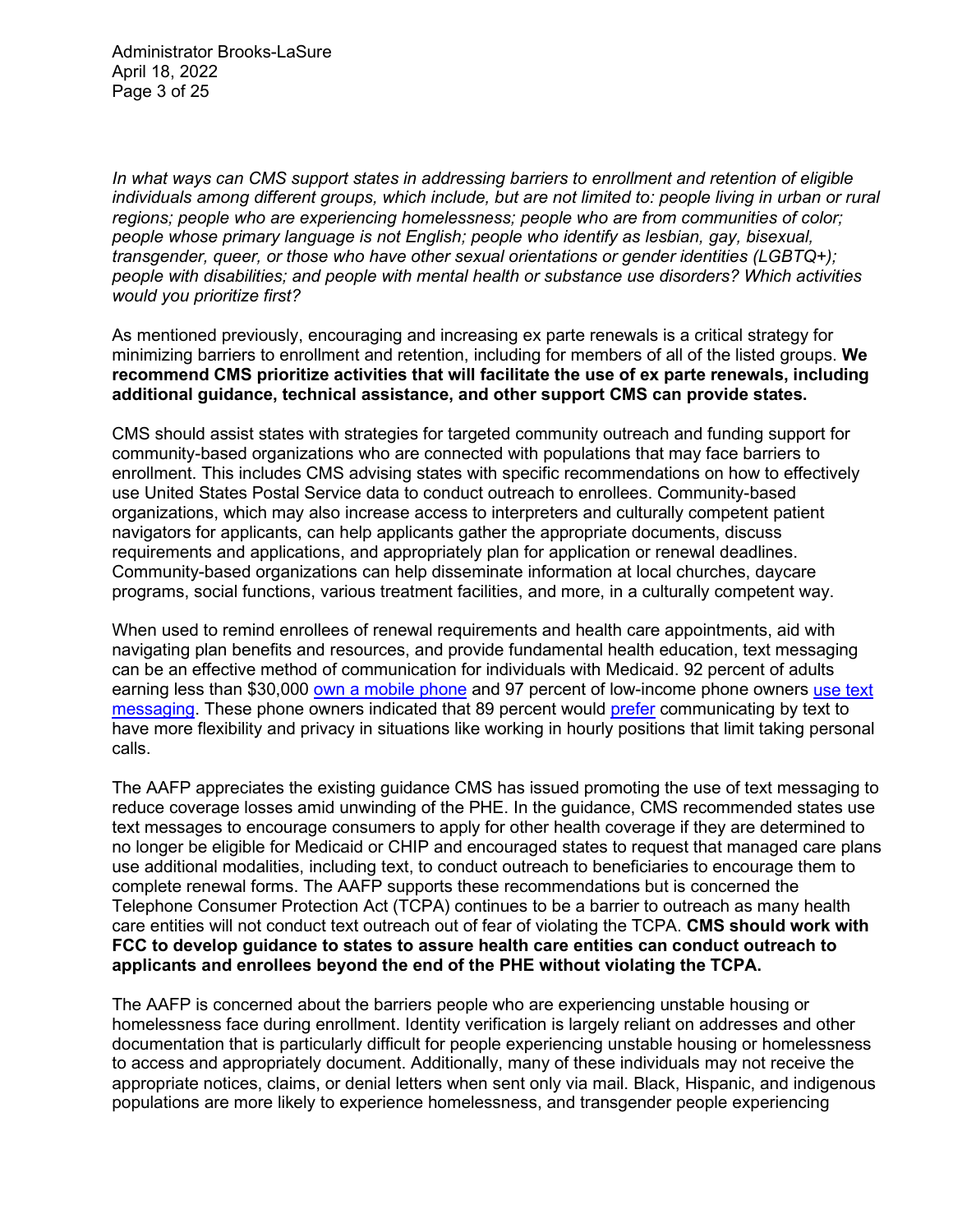Administrator Brooks-LaSure April 18, 2022 Page 4 of 25

homelessness are more likely to be unsheltered compared to their cisgender peers.<sup>[1](#page-23-0), [2](#page-23-1)</sup> Enrollment applications should include options to indicate when an individual is experiencing unstable housing to alert states that these individuals should be contacted through methods besides mail. We recommend CMS share these unique considerations with states and provide them with resources and technical assistance to ensure they are equipped to communicate with beneficiaries experiencing homelessness, including via text messaging.

*What key indicators of enrollment in coverage should CMS consider monitoring? For example, how can CMS use indicators to monitor eligibility determination denial rates and the reasons for denial? Which indicators are more or less readily available based on existing data and systems? Which indicators would you prioritize?*

**The AAFP recommends CMS monitor enrollment indicators for groups that are particularly vulnerable and/or at risk of losing their coverage.** For example, CMS could consider monitoring denials for children. About half of all children (nearly 40 million) are currently insured by Medicaid or CHIP, with the vast majority enrolled in Medicaid.[3](#page-23-2) Most children who lose their Medicaid coverage during redeterminations will experience a period of uninsurance because 1) they lose Medicaid eligibility and get lost in transition to another public program (most likely CHIP) or 2) they lose their Medicaid coverage for administrative or procedural reasons.<sup>[4](#page-23-3)</sup> These gaps in coverage can result in children not receiving the preventive and primary care they need, as well as expose families to high medical bills.

Individuals with limited English proficiency may face barriers to renewal and responding to enrollment-related requests due to the lack of accessible information. CMS should consider monitoring denials for this population to ensure states are taking steps to make enrollment forms and other information accessible across languages.

CMS should also monitor enrollment denials for people experiencing homelessness and members of the LGBTQ+ population. As noted above, people experiencing unstable housing or homelessness may be challenging to contact, face verification difficulties and, therefore be more likely to be denied enrollment. Additionally, current data on LGBTQ+ enrollment, particularly for transgender and gender non-binary (TNB) patients, is limited. Current estimates indicate approximately 152,000 TNB individuals are enrolled in Medicaid across the  $U.S.^5$  $U.S.^5$  However, this estimate is based only on the state Medicaid-enrollment rate and size of LGBT population in each state because existing survey data does not disaggregate transgender and cisgender enrollees.<sup>[6](#page-23-5)</sup> The AAFP has long-supported improving gender-identity data and supports CMS' monitoring of enrollment denial rates to ensure TNB individuals are not facing discrimination. However, the AAFP recognizes this population faces higher rates of discriminatory treatment in and outside of health care settings, and TNB patients may feel unsafe disclosing their gender identity or TNB status in certain environments.

Any data collection and monitoring strategy implemented by CMS must balance the goal of monitoring denials of particularly vulnerable populations and avoiding erroneous denials with the potential harms of self-reporting sensitive demographic information.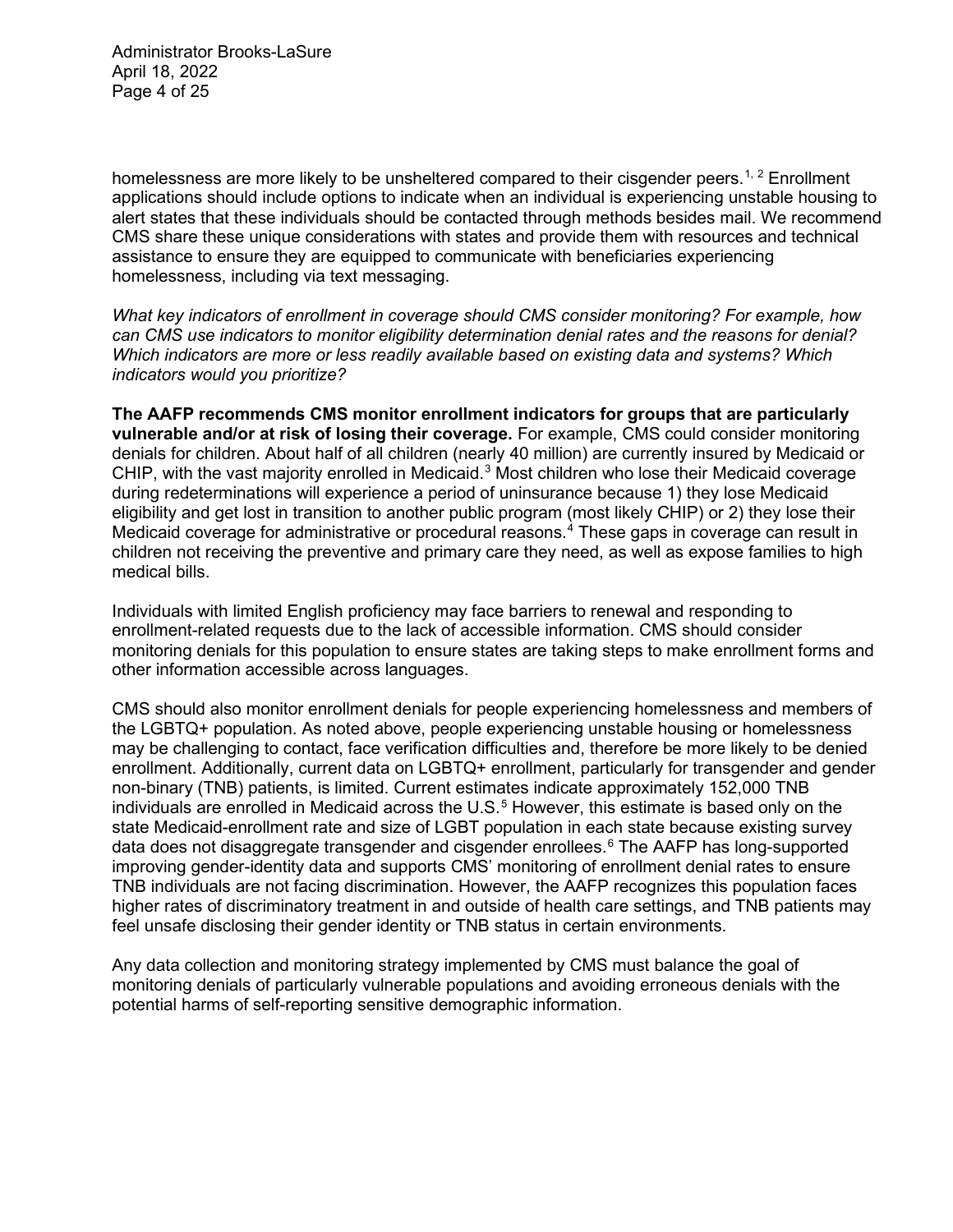Administrator Brooks-LaSure April 18, 2022 Page 5 of 25

### **Objective 2: Medicaid and CHIP beneficiaries experience consistent coverage.**

*How should states monitor eligibility redeterminations, and what is needed to improve the process? How could CMS partner with states to identify possible improvements, such as leveraging managed care or enrollment broker organizations, state health insurance assistance programs, and marketplace navigators and assisters to ensure that beneficiary information is correct and that beneficiaries are enabled to respond to requests for information as a part of the eligibility redetermination process, when necessary? How could CMS encourage states to adopt existing policy options that improve beneficiary eligibility redeterminations and promote continuity of coverage, such as express lane eligibility and 12-month continuous eligibility for children?*

The AAFP applauds the recent quidance published by CMS providing states with more time to complete eligibility redeterminations and outlining waivers and other strategies states can use to update beneficiary information once the public health emergency ends. We were pleased that CMS focused heavily on various strategies states can use to minimize churn and instead facilitate continuous health coverage. We are also supportive of the requirements for states to submit redetermination plans, as well as CMS' planned monitoring and oversight activities to ensure states' redetermination operations are not resulting in errors or unnecessary coverage losses. The AAFP is strongly supportive of these goals.

We have several recommendations for how CMS could provide states with additional support. **First and foremost, [CMS should](https://www.aafp.org/dam/AAFP/documents/advocacy/coverage/medicaid/LT-P4M-CMS-MedicaidProtectionsAfterCOVID-040122.pdf) provide states and managed care plans with at least 120 days' notice before unwinding the FMAP and Maintenance of Effort (MOE) provisions of the Families First Coronavirus Response Act (FFCRA).** This will allow states to more accurately plan their workstreams, hire necessary staff, update health IT systems, and any other steps needed to minimize erroneous denials. As policymakers have conversations about the timing of the end of the PHE, we urge CMS to continue working with states on a predictable, transparent, and evidence-informed wind down of the enhanced FMAP and continuous coverage requirements that provides sufficient guardrails to protect beneficiaries while also reflecting the trajectory of the COVID-19 pandemic.

**CMS should also consider leveraging navigators and/or provide states with funding for navigators to assist state health officials and Medicaid enrollees with the redetermination process**, including assisting individuals who are no longer eligible for Medicaid in enrolling in qualified health plans. Amid reports that state Medicaid agencies are short staffed, providing federal funding for navigator support could help ensure beneficiaries have the support they need when navigating the redetermination or special enrollment process while also lessening the burden on state agencies.

The AAFP has previously expressed [concerns](https://medialib.aafp.org/content/dam/AAFP/documents/advocacy/coverage/aca/LT-HHS-Comments2022NBPP-122320.pdf) with the practices that may be used by enrollment broker organizations and have resulted in prospective QHP enrollees being steered away from affordable, comprehensive qualified health plans to limited benefit plans.<sup>[7](#page-23-6)</sup> Brokers are less likely than marketplace assister programs to help consumers who are uninsured, need help in another language, or who apply for Medicaid. $8$  We urge CMS to ensure that the entities it leverages or encourages states to use throughout the redetermination process will support our shared goals of facilitating access to affordable, comprehensive health coverage.

CMS should continue to support states in preparing IT systems for eligibility redeterminations, including the implementation of electronic health record (EHR) and patient portal reminder messages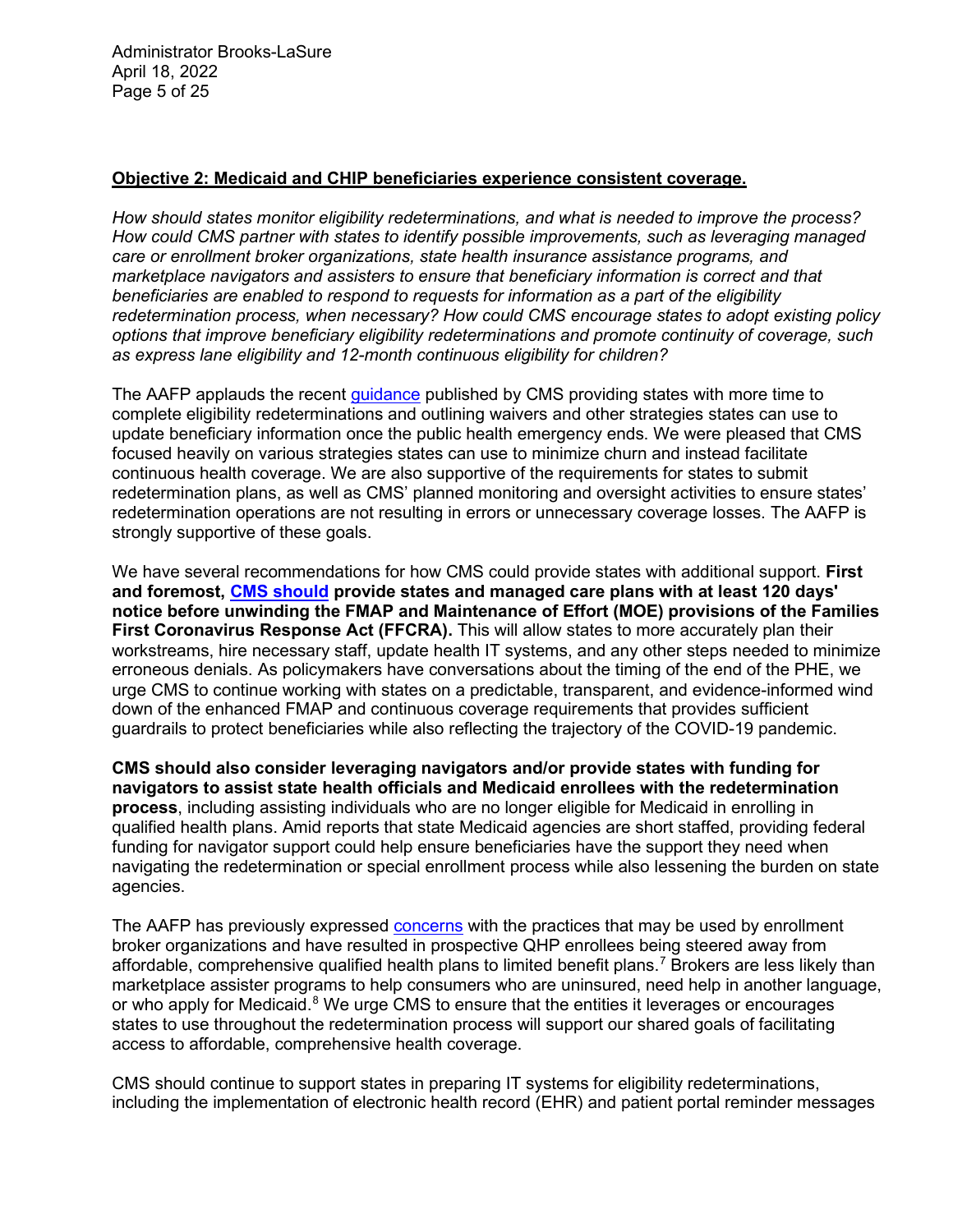Administrator Brooks-LaSure April 18, 2022 Page 6 of 25

for clinicians and patients. CMS could partner with major EHR developers to facilitate the implementation of automated EHR alerts at the point of care. that direct patients to contact their managed care plan or state Medicaid agency any time their contact information changes to ensure they receive timely notifications about application requirements. These alerts could prompt clinicians to inform patients when their Medicaid coverage may be up for redetermination and remind them to ensure contact information is up-to-date and respond to eligibility notices. Alerts in patient portals could include guidance and information on how to report contact information changes and changes in circumstance that might affect Medicaid eligibility as well as, direct patients to resources that can connect them with alternative coverage and safety net care in the event they lose Medicaid coverage.

**CMS could also develop fliers and signs to be distributed and hung in physician offices, community health centers, hospitals, and other locations where enrollees may be regularly seeking care.** Primary care practices, community health centers, and Title X clinics are also uniquely positioned to share information with patients in a culturally competent, accessible way. CMS should create educational materials that can be posted at these facilities and distributed to patients directing them to update their contact information and prepare for renewals or enrollment in QHPs. We appreciated the suite of tools that were included when CMS published its latest guidance to states but we believe materials specifically designed to be distributed in health care settings could help raise awareness about renewal requirements among enrollees, particularly for those with conditions that require regular contact with the health care system and therefore could be negatively impacted by gaps in coverage.

*How should CMS consider setting standards for how states communicate with beneficiaries at-risk of disenrollment and intervene prior to a gap in coverage? For example, how should CMS consider setting standards for how often a state communicates with beneficiaries and what modes of communication they use? Are there specific resources that CMS can provide states to harness their data to identify eligible beneficiaries at-risk of disenrollment or of coverage gaps?*

Contacting beneficiaries solely through traditional mail has proven to be vastly ineffective, due to changes in address and delays in mail delivery. We appreciate CMS advising Medicaid agencies to use multiple forms of communication to reach enrollees to discuss their eligibility or redetermination status and/or application status, including text messages, phone calls, and emails, in addition to traditional paper mail, which is still important for enrollees who may not have access to technology. Importantly, multiple renewal notices and follow-up reminders can increase the response rate to renewal requests. **The AAFP recommends CMS require states to send reminder notices using at least two different modes of communication before terminating coverage.**

The AAFP also appreciates CMS requiring states to provide beneficiaries who are eligible based on MAGI methodologies with a minimum of 30 days to return their pre-populated renewal form and any requested information. However, we remain concerned that 30 days is too short a time period for many beneficiaries to be able to return the requested information. **We recommend CMS extend this minimum period to 60 days to ensure beneficiaries have adequate time to respond to renewal requests.** 

Outreach to enrollees is critically important, especially for hard-to-reach communities. CMS should equip states with resources to initiate targeted outreach through community partnerships to notify enrollees of potential coverage changes, obtain updated contact information, and assist with applications or renewals. These outreach strategies should be conducted with established community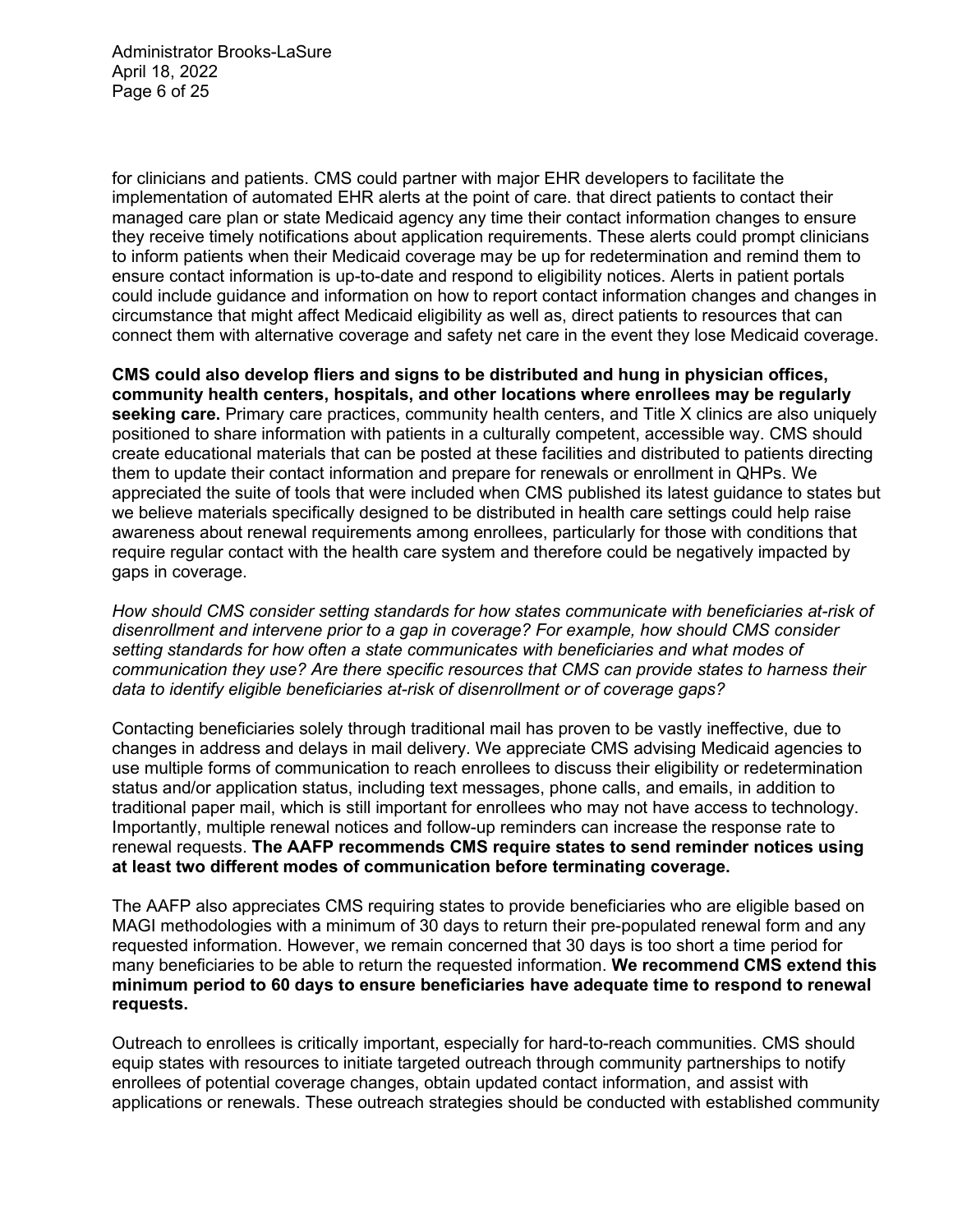Administrator Brooks-LaSure April 18, 2022 Page 7 of 25

leaders and key stakeholders to ensure messaging is culturally competent and appropriately tailored to various groups, so it is well-received and understood by enrollees. CMS should also consider providing funding to community-based organizations with established relationships with Medicaid populations that may face additional barriers to enrollment.

*What actions could CMS take to promote continuity of coverage for beneficiaries transitioning between Medicaid, CHIP, and other insurance affordability programs; between different types of Medicaid and CHIP services/benefits packages; or to a dual Medicaid-Medicare eligibility status? For example, how can CMS promote coverage continuity for beneficiaries moving between eligibility groups (e.g., a child receiving Early and Periodic Screening, Diagnosis, and Treatment [EPSDT] qualified supports who transitions to other Medicaid services such as home and community-based services [HCBS] at age 21, etc.); between programs (Medicaid, CHIP, Basic Health Program, Medicare, and the Marketplace); or across state boundaries? Which of these actions would you prioritize first?*

Some enrollees will no longer be eligible for Medicaid coverage once COVID-19-related continuous coverage policies change and eligibility redeterminations begin. **We wholeheartedly agree with CMS' emphasis on ensuring those individuals continue to have access to affordable, comprehensive health coverage.** The AAFP is pleased that CMS' most recent [guidance](https://www.medicaid.gov/federal-policy-guidance/downloads/sho22001.pdf) to state health officials reiterates the requirement for states to transfer to the marketplace the electronic accounts of beneficiaries who the state assess as potentially eligible for coverage through the Marketplace, including all eligibility-related information available to the state. The guidance directs states to consider all individuals who are determined ineligible for Medicaid or CHIP as potentially eligible for QHP enrollment and outlines additional strategies for states to facilitate successful transitions and enrollment in a QHP. We applaud these inclusions and encourage CMS to continue to build on these strategies and resources ahead of the redetermination period.

In addition to encouraging states to facilitate transitions from Medicaid to QHP coverage, **CMS should take steps to reduce the burden of the enrollment process on consumers.** Evidence indicates that potential QHP enrollees may be unaware of their ability to benefit from marketplace subsidies and choose not to enroll in a QHP because they do not believe they can afford to. $9$ Potential QHP enrollees also face administrative hurdles that can ultimately prevent successful enrollment.<sup>[10](#page-23-9)</sup> CMS could develop informational materials for state Medicaid agencies to send to enrollees that are no longer eligible for Medicaid/CHIP upon redetermination. These materials should provide clear instructions for how and when to enroll in a QHP, as well as detailed information on eligibility for marketplace subsidies. Studies show that government advertising and public outreach campaigns have successfully facilitated QHP enrollment during previous open and special enrollment periods.[11](#page-23-10) CMS should also consider using its authority to lengthen the special enrollment period for individuals who lose their Medicaid/CHIP coverage during the redetermination process and may not be eligible for the new low-income special enrollment period.

CMS should also consider similar targeted outreach and educational resources for current Medicaid enrollees who may have become eligible for Medicare and missed their initial Medicare enrollment period. We appreciate that CMS encouraged states to reach out to these beneficiaries to advise them to enroll in Medicare as well as align redeterminations for these beneficiaries with a future Medicare enrollment period. The AAFP recommends CMS also conduct direct outreach to enrollees who missed their initial enrollment period and may face penalties and coverage gaps to provide them with technical assistance. CMS could consider using navigators to facilitate these processes.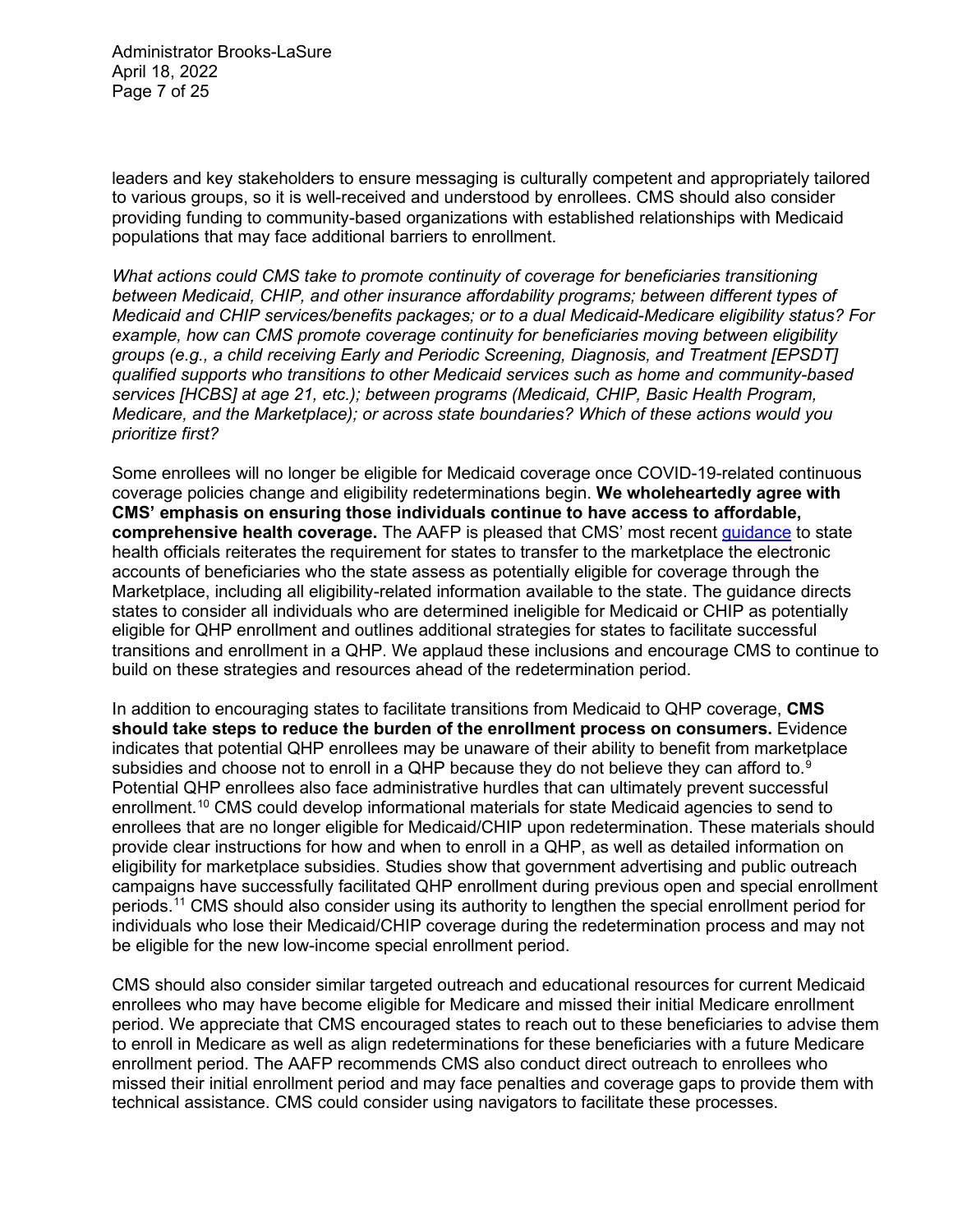Administrator Brooks-LaSure April 18, 2022 Page 8 of 25

*What are the specific ways that CMS can support states that need to enhance their eligibility and enrollment system capabilities? For example, are there existing data sources that CMS could help states integrate into their eligibility system that would improve ex-parte redeterminations? What barriers to eligibility and enrollment system performance can CMS help states address at the system and eligibility worker levels? How can CMS support states in tracking denial reasons or codes for different eligibility groups?*

We are pleased to see CMS encourage states to use SNAP and TANF data to automatically renew beneficiaries for coverage when they continue to be eligible without requiring paperwork. Several [states](https://secure.ssa.gov/poms.nsf/lnx/0501715020) also already use Supplemental Security Income (SSI) eligibility to determine Medicaid eligibility. These strategies help reduce burden on state Medicaid agency personnel and enrollees, as well as increase efficiency. CMS should continue encouraging states to employ these strategies and provide technical assistance to states when challenges arise with implementing them.

**We recommend CMS further support states by re-issuing a previous exception to the cost allocation requirements set forth in the Office of Management and Budget (OMB) [Circular A-](https://obamawhitehouse.archives.gov/omb/circulars_a087_2004)[87](https://obamawhitehouse.archives.gov/omb/circulars_a087_2004)** to allow federal programs to benefit from investments in the design and development of State eligibility-determination systems for State-operated Exchanges, Medicaid, and the Children's Health Insurance Program (CHIP). In 2011, HHS and the U.S. Department of Agriculture issued this exception to encourage states to leverage the technology investments and advances in streamlined enrollment required under the Affordable Care Act (ACA) for modernizing eligibility and enrollment for other safety-net benefits. Reviving this time-limited tool would help enable data connections between public agencies that conduct enrollment and renewal processes.

Providing an exception to the cost allocation requirements in OMB Circular A-87 would allow states to do more to integrate the eligibility determination and enrollment functions across programs, realizing efficiencies for States and serving individuals and families. Integrated eligibility systems would allow individuals and families to access critical safety-net services without having to complete multiple enrollment processes and without government workers processing the same information again and again.

States could also utilize this waiver to connect health programs to external sources of data that can verify eligibility without requiring individuals and families to complete repetitive paperwork. States could also simultaneously enroll eligible individuals into health coverage as well as other programs for which they are eligible by improving data matching, establishing more robust referral mechanisms, streamlining business processes, and notifying program participants of their potential eligibility for other benefits. By promoting more integration of IT systems across health and social services programs through the A-87 exception, CMS can assist states in implementing strategies included in the March 3 guidance related to syncing Medicaid and CHIP redeterminations with recertifications for human service programs including SNAP and TANF, and establishing linkages to the U.S. Postal Service National Change of Address database.

CMS can also use the A-87 exception to encourage states to integrate all safety-net programs, regardless of state agency. Given the millions of Americans who faced unemployment during the public health emergency and the technology challenges state unemployment agencies faced to meet the unprecedented demand, states will be looking to improve their unemployment IT systems. This presents an opportunity for CMS to partner with the U.S. Department of Labor to leverage federal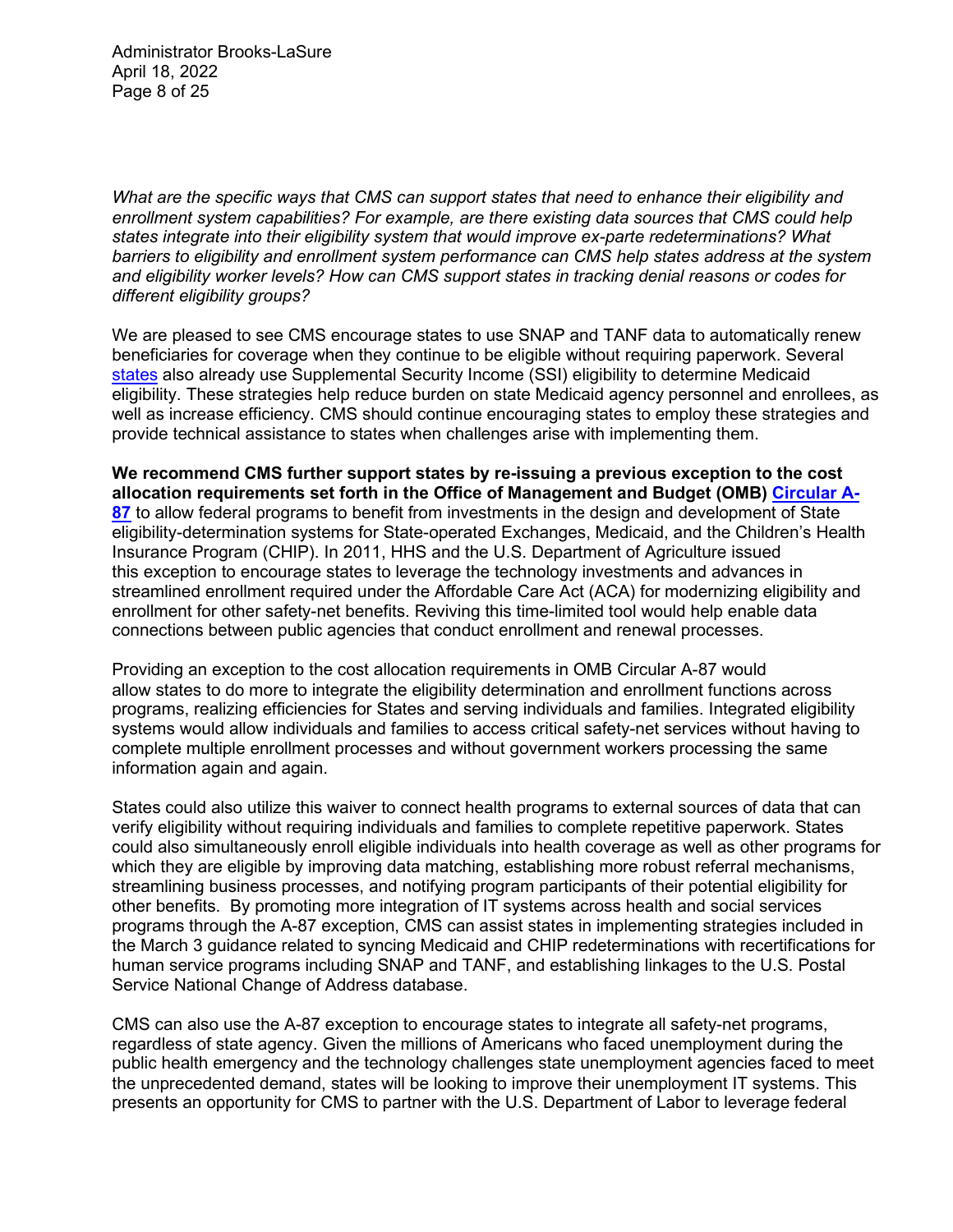Administrator Brooks-LaSure April 18, 2022 Page 9 of 25

technology investments that will be made to improve access to unemployment to also improve access to health and social services. For example, creating more direct linkages between unemployment Insurance benefits and Medicaid, CHIP, and ACA-exchange plans could help consumers who may have lost employer-based coverage avoid a gap in coverage and disruption in treatment.

### **Objective 3: Whether care is delivered through fee-for-service or managed care, Medicaid and CHIP beneficiaries have access to timely, high-quality, and appropriate care in all payment systems, and this care will be aligned with the beneficiary's needs as a whole person.**

*What would be the most important areas to focus on if CMS develops minimum standards for Medicaid and CHIP programs related to access to services? For example, should the areas of focus be at the national level, the state level, or both? How should the standards vary by delivery system, value-based payment arrangements, geography (e.g., sub-state regions and urban/rural/frontier areas), program eligibility (e.g., dual eligibility in Medicaid and Medicare), and provider types or specialties?*

The AAFP has long [called](https://www.aafp.org/dam/AAFP/documents/advocacy/coverage/medicaid/LT-HHS-Medicaid-Access-12242015.pdf) for CMS to implement federal access standards and a comprehensive national monitoring approach. **CMS should set minimum federal access standards for primary care, behavioral health, specialty, and emergency care for both children and adults.** These minimum standards should function as a floor for states, with the option to set higher standards if the state so chooses. The AAFP supports the use of time and distance standards across programs, including in Medicaid and CHIP. We [opposed](https://www.aafp.org/dam/AAFP/documents/advocacy/coverage/medicaid/LT-CMS-MedicaidCHIPManagedCare-011419.pdf) previous regulations that rescinded requirements for states to set time and distance standards and instead allowed states to set any "quantitative" standard and choose whether to set any minimum for specialists. Inconsistent approaches to setting network adequacy standards contribute to geographic disparities in access to care and ultimately health outcomes. We have long supported the use of federal time and distance standards to facilitate timely access to primary care.

In addition to creating separate standards for primary care, behavioral health, and specialty care, **the AAFP recommends CMS set separate standards for substance use disorder (SUD) treatment**. We are concerned that, if SUD treatment is only monitored as part of behavioral health care access, CMS, states, and other stakeholders will be unaware of beneficiaries' unique challenges with obtaining SUD treatment. We note that many family physicians provide buprenorphine treatment in their practices, often serving as the only source of outpatient SUD treatment in their communities. Time and distance standards should recognize the availability of SUD treatment in primary care clinics and also acknowledge the limited capacity these practices have to take on new patients due to regulatory and other requirements.

**The AAFP also supports the establishment of appointment wait time standards** (in addition to using appointment wait times in access monitoring). Maintaining a robust network of primary care physicians and ensuring timely access to routine primary care are foundational components of comprehensive health coverage. Patients often first seek care for an acute or chronic issue with their primary care physician and most rely on them completely for recommended preventive services. Existing appointment wait time standards for routine primary care vary across plans and coverage types. We've found that a 10-day maximum standard wait time is relatively common and we believe an appropriate maximum wait time in many areas.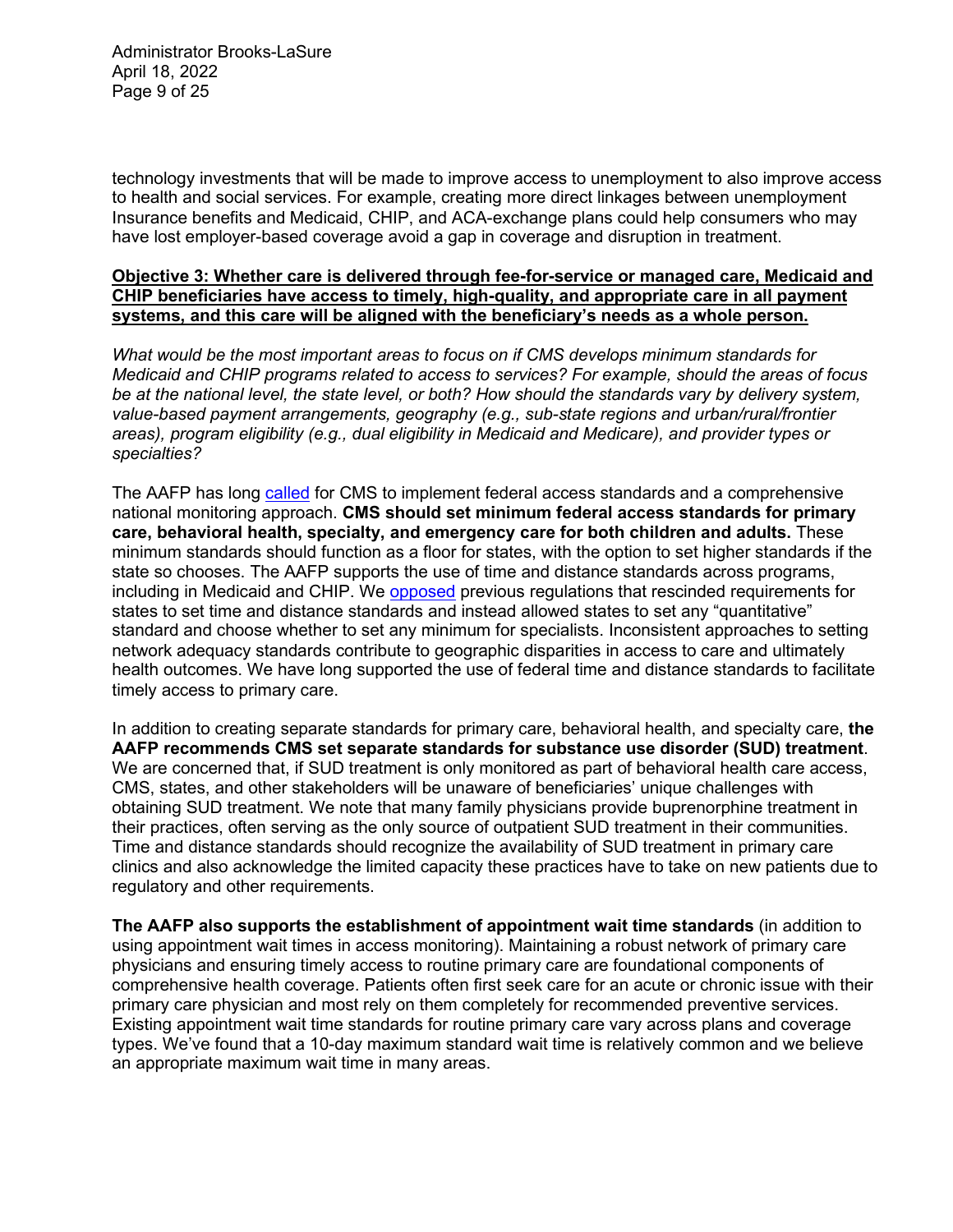Administrator Brooks-LaSure April 18, 2022 Page 10 of 25

**CMS should consider implementing different appointment wait time standards for SUD treatment services and other behavioral health services. CMS should, at a minimum, monitor SUD appointment wait time separately.** Given the well documented lack of SUD treatment providers, the importance of care continuity throughout SUD treatment, and the potential harm that could be caused by long appointment wait times, we believe different standards may be needed to ensure equitable access to SUD care for Medicaid beneficiaries. Further, many other behavioral health services, such as cognitive behavioral therapy, also require regular, reoccurring appointments. Separately measuring and monitoring behavioral health appointment wait times would ensure that states and CMS identify barriers to regular appointments, which may not be captured by time and distance standards and monitoring.

**The AAFP recommends CMS monitor the availability of integrated behavioral health services in primary care and consider implementing access standards for these services in the future.** Integrating behavioral health services into primary care can improve enrollees' access to and utilization of needed behavioral health services, can help mitigate disparate access to behavioral health clinicians, and has shown significant cost-savings for payers and physicians.<sup>[12](#page-23-11)</sup>,<sup>[13](#page-23-12)</sup> In considering this for future standards and measurement, we note that integrated behavioral health services are not yet defined but can include consistent coordination of referrals and exchange of information, colocation of services in the primary care setting, or full integration of treatment plans shared between primary care and behavioral health clinicians. In order to effectively measure access to integrated behavioral health services or create a future standard, CMS will need to work with stakeholders to outline what level of integration is required. The AAFP stands ready to work with CMS to advance access to and measurement of integrated behavioral health services.

Finally, the AAFP is strongly supportive of states expanding coverage and payment of telehealth services and believes that when implemented thoughtfully, telehealth can improve both access to care and patient experience. **To achieve the promise of telehealth and ensure that Medicaid beneficiaries have equitable access to virtual care, the AAFP recommends that CMS separately monitor telehealth services.** This will allow states and CMS to determine which patient groups are utilizing telehealth most/least in order to identify access disparities and potential barriers. If CMS or individual states implement specific telehealth access standards in the future, the AAFP urges that such standards apply to the availability of telehealth services provided by a patient's usual source of care.

Importantly, states and managed care plans should not be able to count the availability of telehealth services provided by virtual, direct-to-consumer companies toward meeting minimum federal access standards for primary and emergency care. These types of telehealth providers cannot serve as a substitute for comprehensive, longitudinal, person-centered primary care. Similarly, while telehealth can be used effectively to triage and treat some urgent, acute illnesses and injuries, it is inappropriate and dangerous to rely on virtual-only clinicians as a substitute for emergency care. **Primary care and emergency clinicians providing telehealth services should only be included in access standard calculations if the clinician is also providing in-person care for Medicaid beneficiaries within the established time and distance standard.**

We note that tele-mental health services provided by virtual, direct-to-consumer companies could, in some cases, be an appropriate substitute for in-person care and significantly increase beneficiaries' access to needed behavioral health services. Medicaid beneficiaries face significant barriers to accessing affordable, comprehensive behavioral health care. According to MACPAC, adults with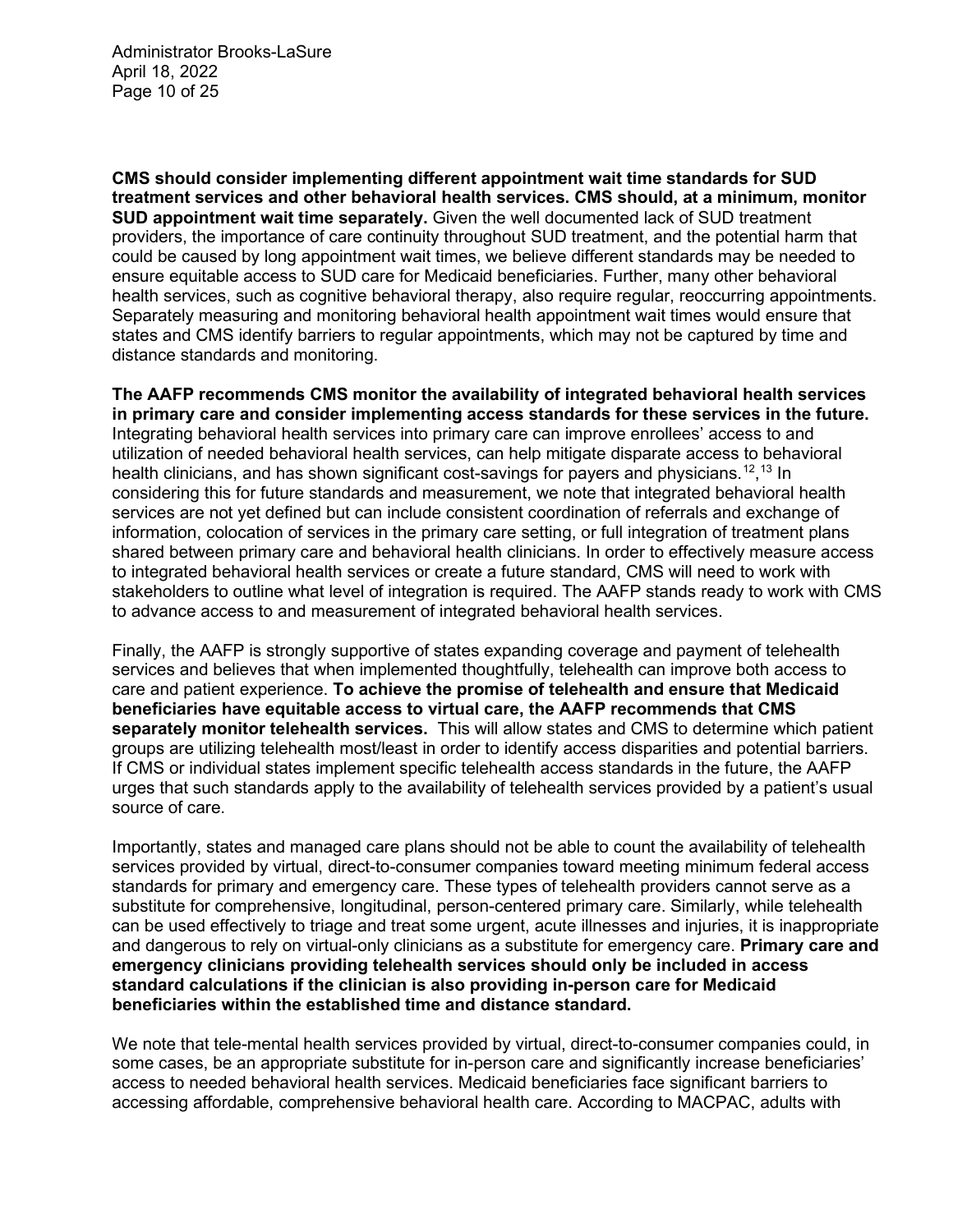Administrator Brooks-LaSure April 18, 2022 Page 11 of 25

mental illness enrolled in Medicaid were more likely to report that they needed but did not receive mental health treatment or counseling in the past year than those with private coverage.<sup>[14](#page-23-13)</sup> Family physicians regularly report that they are unable to connect their patients to behavioral health services due to workforce shortages. As such, tele-mental health services could effectively improve Medicaid beneficiaries' access to counseling and other services. CMS could permit states and managed care plans to count mental health services provided by virtual, direct-to-consumer companies toward meeting time, distance, and appointment wait time standards. CMS should determine whether it is appropriate to apply an in-person requirement to access standards for other clinical specialties.

*How could CMS monitor states' performance against those minimum standards? For example, what should be considered in standardized reporting to CMS? How should CMS consider issuing compliance actions to states that do not meet the thresholds, using those standards as benchmarks for quality improvement activities, or recommending those standards to be used in grievance processes for beneficiaries who have difficulty accessing services? In what other ways should CMS consider using those standards? Which of these ways would you prioritize as most important?*

CMS should require states to regularly report data demonstrating their performance on all minimum access standards. This includes regular reporting on access to care within set time and distance standards and appointment wait times. These reports should also be made publicly available in order to provide stakeholders with insight into access challenges and enable the public to engage in the development of solutions.

CMS' monitoring approach should focus on addressing racial and other well documented disparities in access and beneficiary experience. A recent study published in *Health Affairs* found that compared with White enrollees, minority Medicaid managed care enrollees reported significantly worse care experiences.[15](#page-23-14) These disparities were observed with respect to patients' reported access to needed care and access to a personal doctor. Similarly, a recent MACPAC issue brief found that Hispanic and Black, non-Hispanic adults were also less likely than white adult Medicaid beneficiaries to have received primary care visits and mental health care in the past 12 months.<sup>[16](#page-23-15)</sup> Similar disparities are observed among children covered by Medicaid: white children were more likely than those in most other racial and ethnic groups to self-report having very good or excellent health, receive their usual care at a doctor's office, and to have seen a general doctor and a medical specialist in the past 12 months.<sup>[17](#page-23-16)</sup>

Comprehensive race and ethnicity data collection is an essential step to identifying and ultimately addressing racial access disparities. However, in a separate brief focused on the availability of race and ethnicity data, MACPAC found that only thirty states met the minimum data quality standards necessary for conducting analyses using 2019 race and ethnicity data.[18](#page-23-17) As such, the **AAFP recommends CMS assist states in improving race and ethnicity data collection among Medicaid beneficiaries.** Modifying the universal billing forms to collect race and ethnicity data is one way CMS could advance data collection.

**The AAFP further recommends that CMS require states to report certain data stratified by race, ethnicity, and other demographic factors, such as dual-eligibility status or primary language.** This requirement will facilitate the identification of access disparities. **CMS should then require states to submit plans for how the state will address access disparities and regularly report on their progress to close access gaps for beneficiaries of color, those with limited**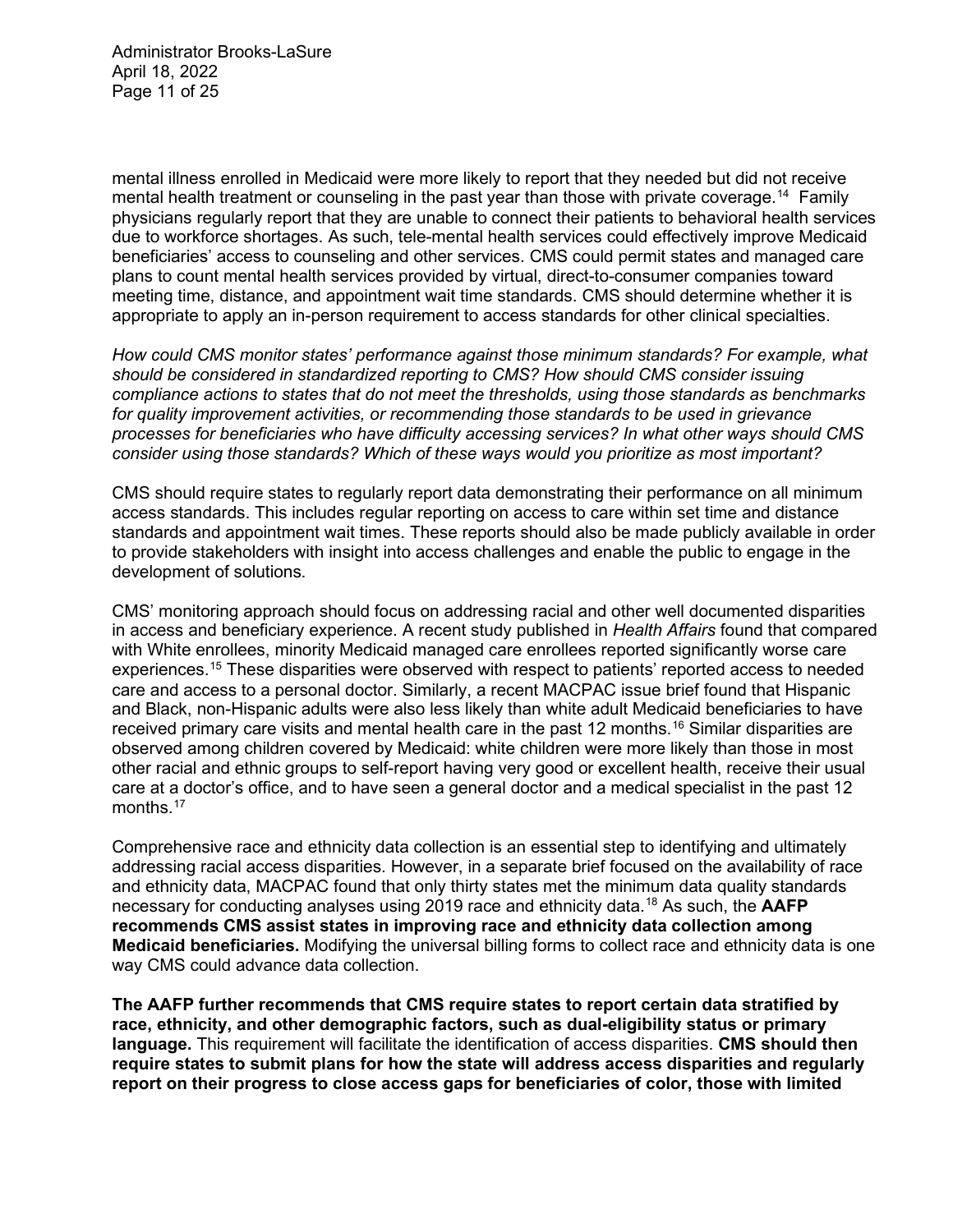## **English proficiency, LGBTQ+ beneficiaries, and other populations experiencing systemic barriers to care.**

In addition to requiring that states report access data stratified by demographic characteristics, **CMS**  should incorporate the patient experience into the federal monitoring strategy. A [study](https://www.jabfm.org/content/33/4/580/tab-article-info) examining perceived discrimination in health care found that adults with Medicaid perceived more discrimination due to race or skin color compared to those with employer-sponsored coverage. Examining six reasons for lifetime discrimination in health care - including: dissatisfaction with the health care system, race or skin color, age, language (non-English), insurance status or type, and income or education - the study concluded that failure to address quality and patient experience will disproportionately affect low-income and underserved populations. Other [research](https://www.ncbi.nlm.nih.gov/pmc/articles/PMC1924636/) has found that individuals who report discrimination are less likely to receive preventative services, and a substantial number of individuals reporting recent discrimination, particularly among those in fair or poor health, have greater unmet needs or barriers to care. Intentionally incorporating patient experience data into state and federal monitoring will enable CMS and states to identify whether discrimination is creating barriers to care for beneficiaries, as well as more comprehensively measure beneficiaries' realized access to care.

To most effectively incorporate Medicaid beneficiaries' experience with primary care, **CMS should add [the Person-Centered Primary Care Patient Reported Outcome Performance Measure](https://www.aafp.org/fpm/2022/0300/fpm20220300p17.pdf) (PCPCM PRO-PM) measure to the Adult and Child Core Sets.** The PCPCM is an 11-item patientreported assessment of primary care from the patient's perspective that focuses on aspects including accessibility, continuity, comprehensiveness, coordination, advocacy, family and community context, and goal-oriented care. The measure moves beyond disease-specific measures and processes of care to assess aspects of primary care that are associated with better population health, lower costs, equity, and higher quality. The survey evaluates items that are valued by patients and physicians and are unique to primary care. Each of the 11 items included in the measure are immediately actionable and enable practices to address challenges and gaps patients report. The data collected through the PCPCM would also enhance the patient experience data collected by CMS, states, and other stakeholders and could help identify barriers to primary care access.

This measure was validated in the pediatric setting and is appropriate for measuring patient experience for both children and adults. The PCPCM PRO-PM received endorsement from the National Quality Forum (NQF) in 2021. Starting in 2022, it is available as a quality measure in the Merit-based Incentive Payment System (MIPS) and included in the family medicine and internal medicine measure sets. The AAFP is a strong supporter of the measure and we recommend CMS include it in the Medicaid Adult and Child Core sets.

*How could CMS consider the concepts of whole person care or care coordination across physical health, behavioral health, long-term services and supports (LTSS), and health-related social needs when establishing minimum standards for access to services? For example, how can CMS and its partners enhance parity compliance within Medicaid for the provision of behavioral health services, consistent with the Mental Health Parity and Addiction Equity Act? How can CMS support states in providing access to care for pregnant and postpartum women with behavioral health conditions and/or substance use disorders? What are other ways that CMS can promote whole person care and care coordination?*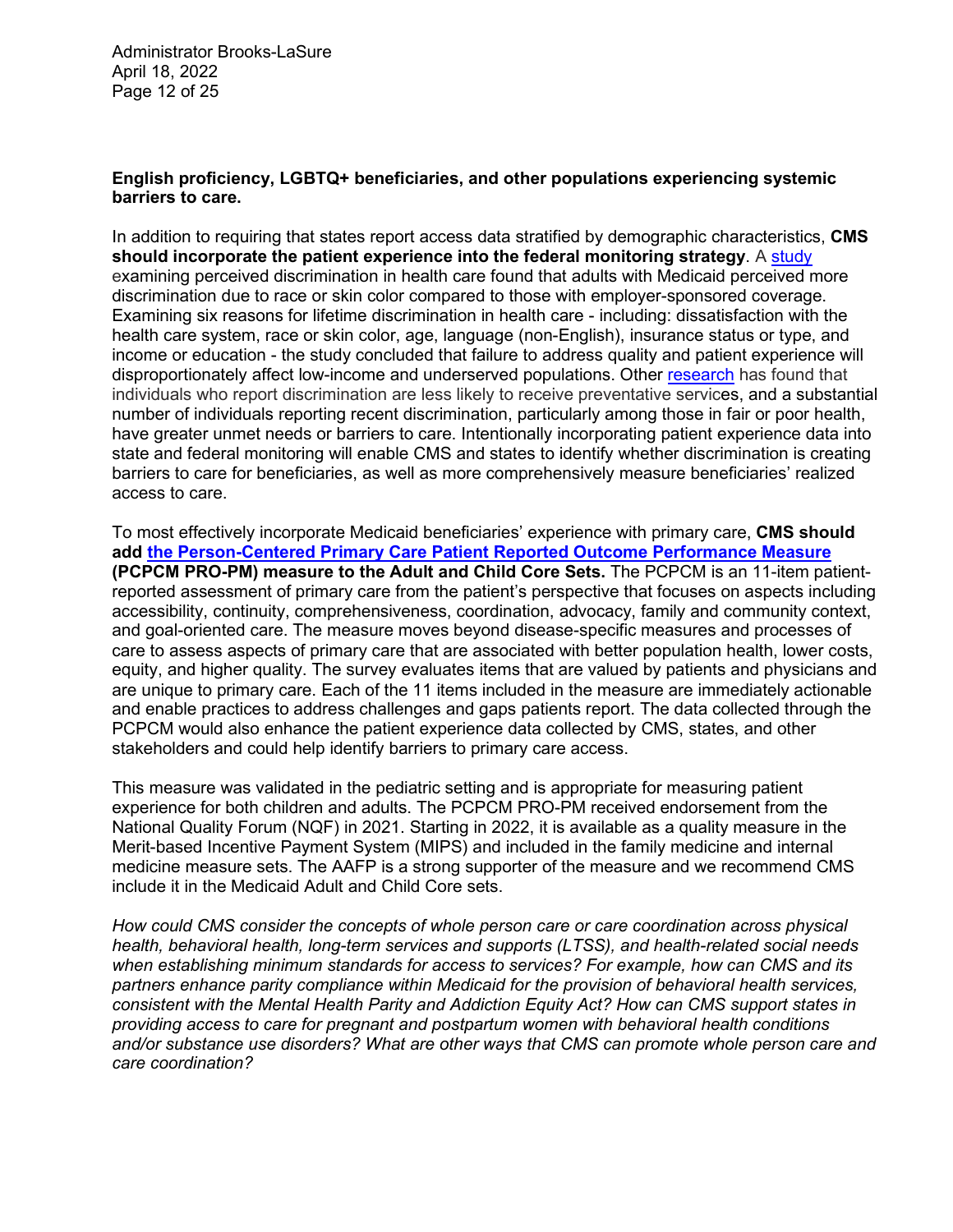Administrator Brooks-LaSure April 18, 2022 Page 13 of 25

There are significant gaps in the provision of mental health care services in the U.S., especially for Black, Hispanic, and low-income populations.[19](#page-23-18) Today, 139 million Americans live in mental health professional shortage area.<sup>[20](#page-23-19)</sup> Roughly two-thirds of primary care physicians are unable to connect their patients to outpatient mental health services.<sup>[21](#page-23-20)</sup> This results in the need for primary care physicians to assume a leading role in the management of mental health care services.<sup>[22](#page-23-21)</sup> In fact, primary care physicians see nearly 40 percent of all visits for depression, anxiety, or cases defined as "any mental illness" and are more likely to be the main source of physical and mental health care for patients with lower socioeconomic status and for those with co-morbidities.<sup>[23](#page-24-0)</sup>

The AAFP strongly supports integration of behavioral health services, including treatment for substance use disorder, within primary care practices. This care should be accessible, comprehensive, and coordinated across clinician types. Evidence supports behavioral health integration into primary care for its ability to improve access to behavioral health care, reduce care fragmentation, and save patients, physicians, and payers money<sup>24</sup>. As the single largest payer for behavioral health services in the U.S., Medicaid is vital for facilitating equitable access to behavioral health care.<sup>[25](#page-24-2)</sup> Managed care organizations are increasingly opting to cover behavioral health services, and some states are moving to remove carve-outs that exclude behavioral health care under Medicaid. However, some states still restrict same-day or double billing, which prevents a physician and other behavioral health provider from billing for a physical and mental health visit in the same day.<sup>[26](#page-24-3)</sup> While designed to discourage unnecessary referral, this policy ultimately limits care coordination and behavioral health integration uptake.

Additionally, Medicaid coverage for certain behavioral health services and provider types is variable across states and current coverage limitations can inhibit integration of services within primary care.<sup>[27](#page-24-4)</sup> Without further clarity, behavioral health integration and care coordination will remain limited under Medicaid programs. CMS should encourage or require states to eliminate policies that prohibit payment of a behavioral health encounter on the same day as a medical encounter. CMS should also advise states on how they could modify coverage for high-quality, evidence based behavioral health services provided by appropriate clinicians in order to facilitate integration and better access to care.

As mentioned above, the AAFP recommends CMS and HHS work with stakeholders to outline what level of behavioral health integration is required to meet patient need. At this time, the AAFP recognizes that having consistent coordination of referrals with exchange of information constitutes integrated care. While warm hand-offs and colocation of services with same-day physical and behavioral health visits may be more beneficial for certain patients, not all patients require this. **The AAFP supports efforts to ensure minimum standards are beneficial for patients but would also like to highlight the need for flexibility in providing integrated services.** The AAFP stands ready to work with HHS to advance access to and measurement of integrated behavioral health services.

Additionally, existing programs under Medicaid, like the early, periodic, screening, diagnostic, and treatment (EPSDT) benefit, have potential to improve access to early prevention and treatment for children and adolescents presenting with behavioral health concerns. However, state Medicaid programs implement EPSDT and medical necessity determinations differently, especially when contracting with Medicaid managed care plans. This variation has resulted in barriers to accessing mental health services treatment for children in some states. **To improve the coordination of behavioral health care for Medicaid beneficiaries, the AAFP recommends CMS evaluate EPSDT implementation in states and release an informational bulletin clarifying coverage of**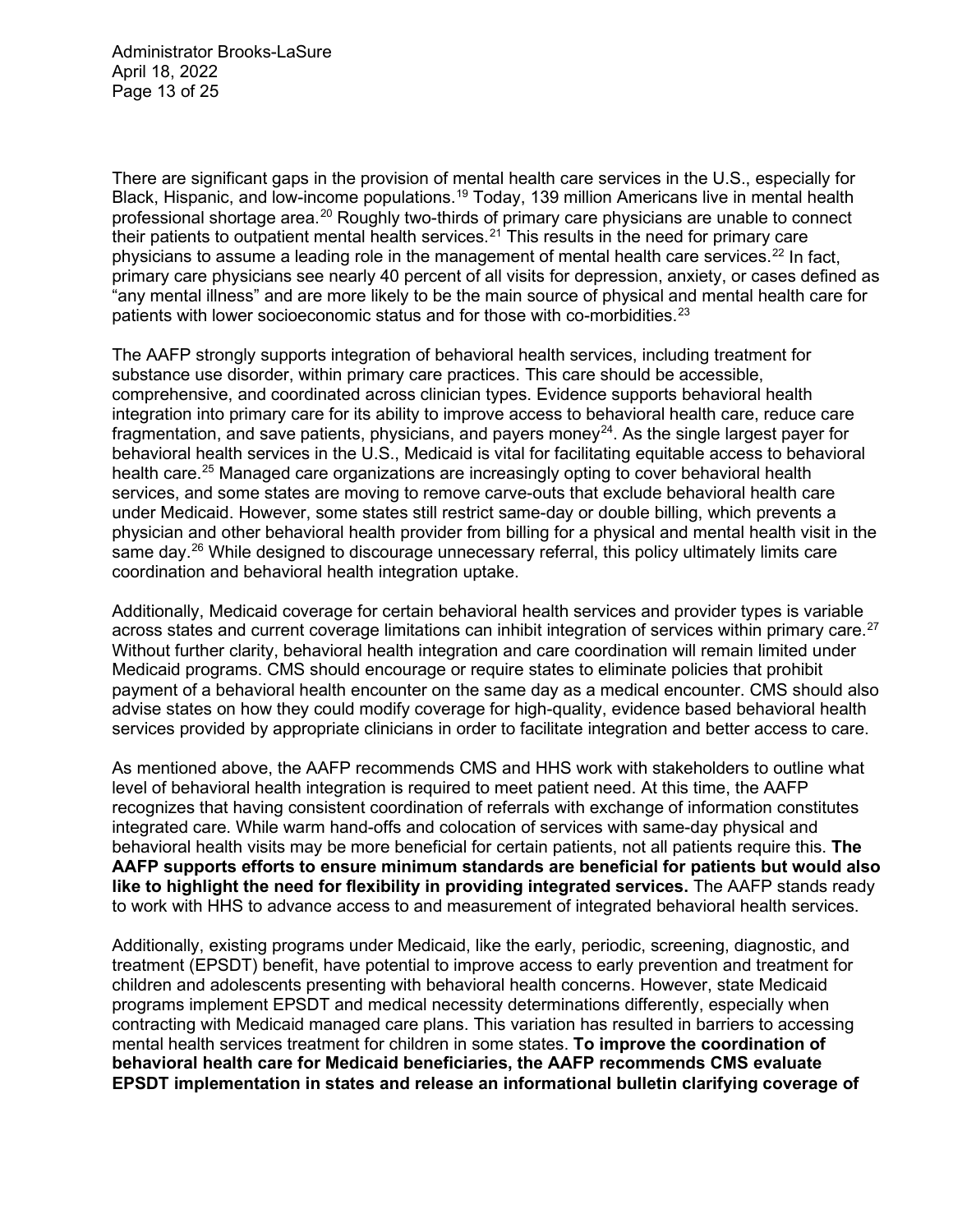Administrator Brooks-LaSure April 18, 2022 Page 14 of 25

### **EPSDT services to facilitate access to prevention, early intervention, and mental health services.**

The AAFP has long supported [mental health parity.](https://www.aafp.org/about/policies/all/mental-health-care-parity.html) The Mental Health Parity and Addiction Equity Act (MHPAEA) and the Affordable Care Act requires parity for the payment and treatment limitations of mental health and substance use disorder treatment at the same level as medical and surgical treatments. However, monitoring and oversight of parity requirements is limited, and evidence shows existing laws have not led to improvements in behavioral health access. Historically, mental health and substance use disorder (MH/SUD) benefits have been accompanied by more non-quantitative treatment limitations (NQTL) than medical and surgical (M/S) benefits. States and plans reported that analysis of NQTLs, like prior authorization and step therapy, is difficult when comparing M/S and MH/SUD benefits. The AAFP remains hopeful that the CMS guidance and enforcement of NQTL comparative analyses that began in 2021 will continue to address the discrepancy between MH/SUD and M/S. However, physicians report prior authorizations and step therapy requirements overall continue to increase across services and treatments, indicating implementation and enforcement of MHPAEA may not sufficiently improve access to behavioral health services. Additional action is needed from CMS to improve timely access to care.

The AAFP also recognizes that broader reform, beyond NQTLs, is needed to ensure states and MCOs make changes to improve overall access to behavioral health care. Requirements to document and facilitate access to behavioral health services, when accompanied by more specific access standards and oversight and monitoring, could provide more meaningful improvements to access. As referenced above, the AAFP also supports creating separate standards for SUD treatment given unique concerns and barriers to obtaining SUD treatment. Time and distance standards should recognize the availability of SUD treatment in primary care clinics and also acknowledge the limited patient capacity due to regulations and other requirements.

Specifically for pregnant and postpartum individuals, Medicaid is a primary payer of maternity care in the U.S., covering 43 percent of births nationwide.<sup>[28](#page-24-5)</sup> The American College of Obstetricians and Gynecologists recommends clinicians providing obstetric services provide comprehensive mood and emotional well-being screenings during the comprehensive postpartum visit and that treatment is initiated when needed.<sup>[29](#page-24-6)</sup> This includes treatment with their physicians or referral to a mental health clinician and follow-up consultations[.30](#page-24-7) The comprehensive postpartum visit generally occurs between 6 to 12 weeks after birth.[31](#page-24-8) Yet under longstanding federal law, Medicaid coverage based on pregnancy status ended 60 days postpartum. This arbitrary cutoff point leaves many individuals uninsured at a vulnerable time in their physical and mental health. Additionally, current guidance defines postpartum depression as developing within 6 weeks of birth, making it challenging for a postpartum patient to receive diagnosis and treatment before losing Medicaid coverage. The AAFP recently applauded the Administration's efforts to encourage states to extend postpartum Medicaid coverage from only 60 days to 12 months postpartum. Extending postpartum Medicaid coverage will provide birthing people with continuous coverage and improve access to mental and physical health care throughout the full, one-year postpartum period. Interruptions in health insurance coverage results in care fragmentation and makes it difficult for patients to continue seeing a physician who understands their full medical history and whom they trust. **The AAFP reiterates our support for efforts to extend Medicaid postpartum coverage for 12 months.**

*In addition to existing legal obligations, how should CMS address cultural competency and language preferences in establishing minimum access standards? What activities have states and other*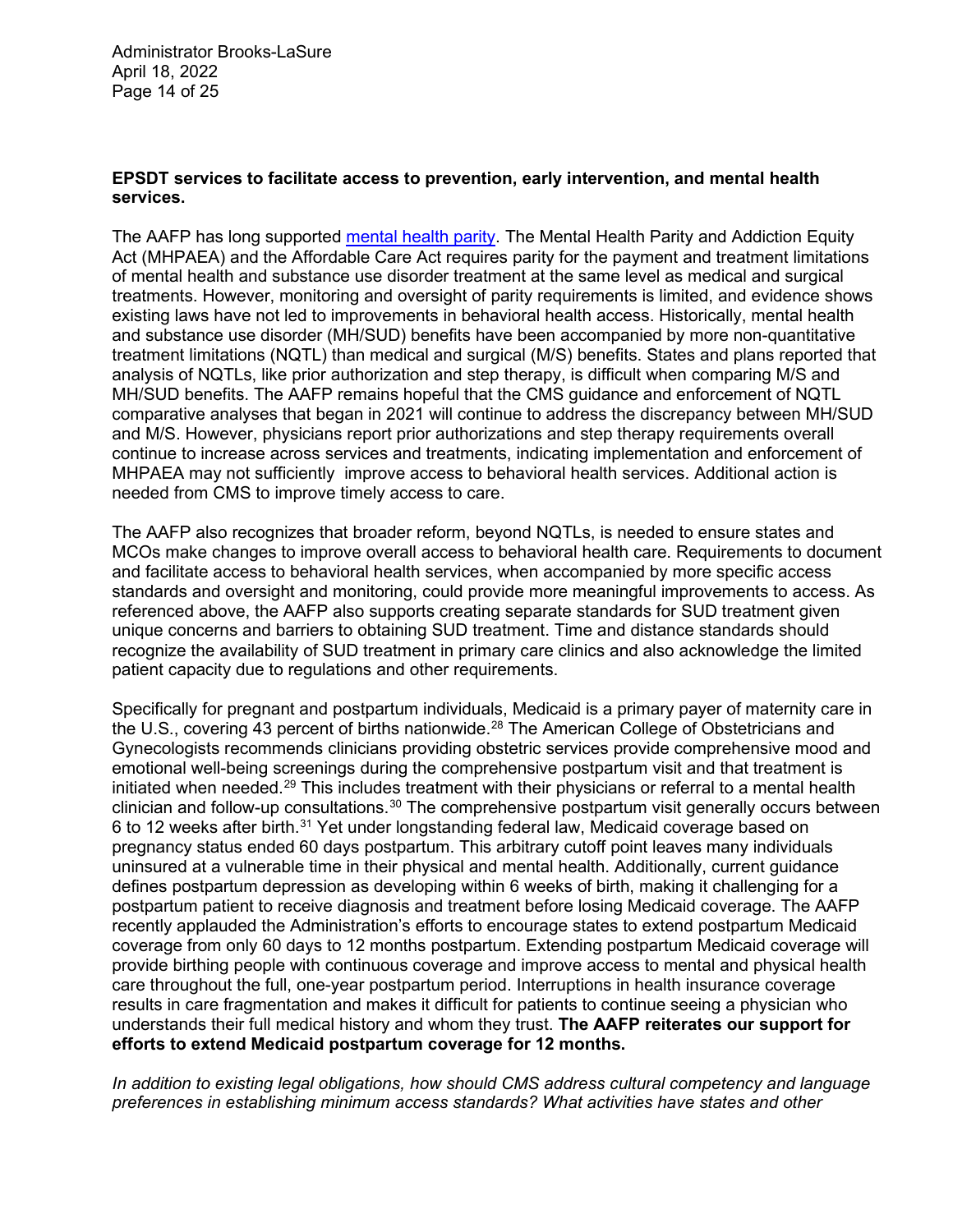Administrator Brooks-LaSure April 18, 2022 Page 15 of 25

## *stakeholders found the most meaningful in identifying cultural and language gaps among providers that might impact access to care?*

Family physicians report challenges to connecting with medical interpreters and translators, particularly for their Medicaid patients. Certification requirements and low pay have been cited as major hurdles to recruiting a sufficient interpreter workforce. **CMS should incorporate access to language appropriate care in minimum federal standards and in access monitoring. CMS should also work with states to provide affordable or no-cost quick-access virtual interpretation in physician practices and other medical facilities.** These services are particularly important for physician practices in rural and frontier areas, as well as those that do not have a robust interpreter workforce in their area.

*What are specific ways that CMS can support states to increase and diversify the pool of available providers for Medicaid and CHIP (e.g., through encouragement of service delivery via telehealth, encouraging states to explore cross-state licensure of providers, enabling family members to be paid for providing caregiving services, supporting the effective implementation of Early and Periodic Screening, Diagnostic and Treatment (EPSDT) benefits, implementing multi-payer value-based purchasing initiatives, etc.)? Which of these ways is the most important?*

The AAFP recommends CMS prioritize initiatives to address low Medicaid payment rates, accelerate the transition to value-based care, improve transparency of Medicaid graduate medical education funding, and ensure permanent coverage and payment policies facilitate equitable access to telehealth services from a patient's usual source of care.

## *Medicaid Payment Rates*

**CMS should support states in raising Medicaid payment for primary care services to at least Medicare rates.** As discussed in more detail below, low Medicaid physician payment rates have historically been a barrier to care for beneficiaries. Physicians cite inadequate payments as a primary reason for not accepting new Medicaid patients. These low rates negatively impact primary care physicians' overall compensation and deter medical students and residents from choosing to practice primary care. A recent analysis found that the median annual compensation rate for family physicians was almost half of the median compensation rate for some specialists.<sup>[32](#page-24-9)</sup> Increasing Medicaid payment rates for primary care would help address this compensation disparity and encourage more trainees to become primary care physicians, ultimately increasing the pool of Medicaid and CHIP clinicians.

## *Alternative Payment Models*

**CMS should continue its efforts to increase primary care alternative payment models (APMs) that are inclusive of Medicaid and CHIP beneficiaries.** Accelerating the transition to value-based care has the potential to improve access to care for beneficiaries while also enabling practices to provide advanced primary care services. APMs provide primary care practices with a stable and predictable revenue stream, which provides them with the flexibility they need to transform care delivery and meet patients' health related social needs. Increasing the availability of models with stable, robust prospective payments would help address long standing challenges with low Medicaid payment rates, provided that the prospective payments adequately support the high-value care practices deliver. For example, practices participating in APMs often choose to hire social workers,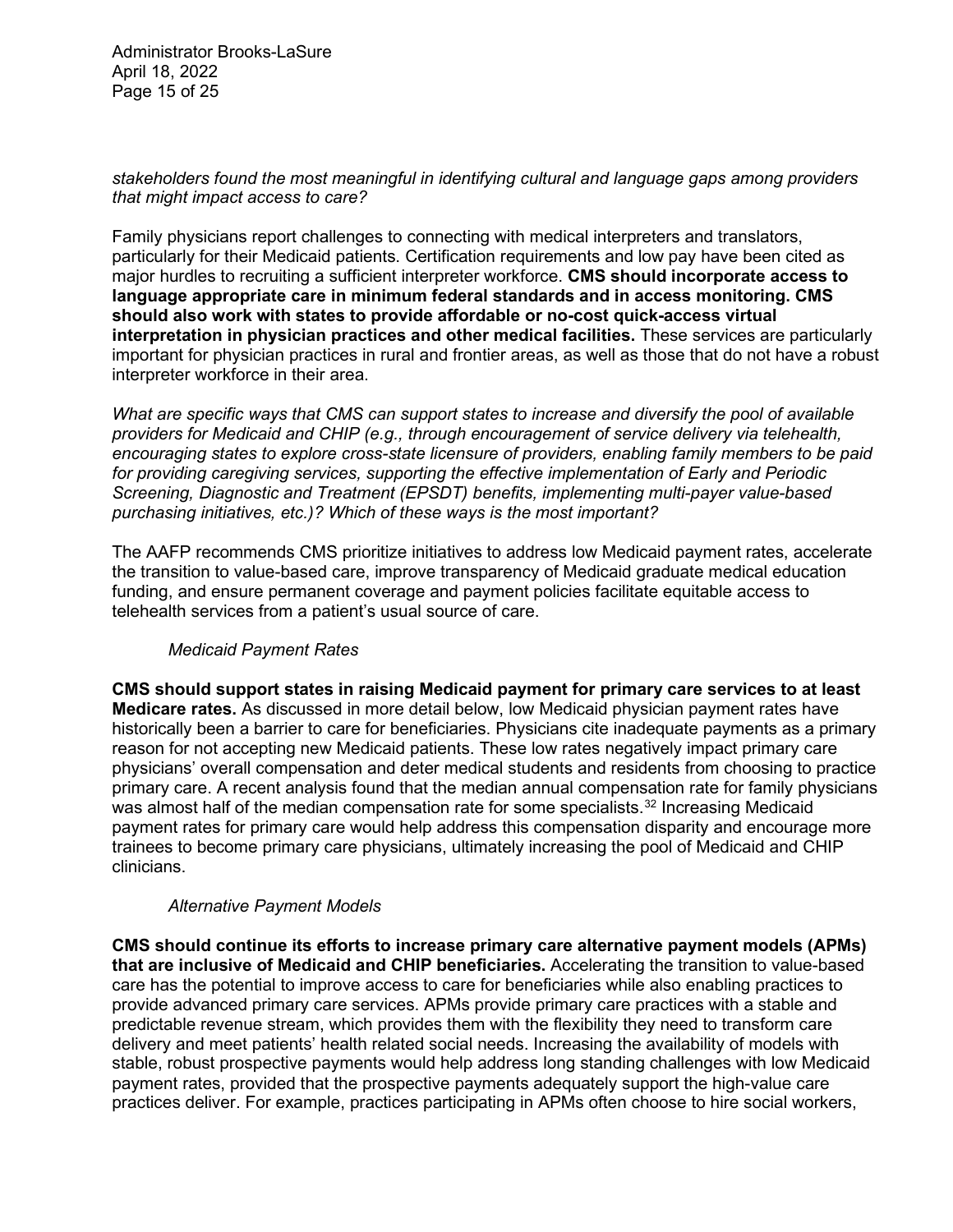Administrator Brooks-LaSure April 18, 2022 Page 16 of 25

mental health professionals, pharmacists, or other additional staff that are equipped to provide behavioral health care, connect patients to community services, and expand care coordination and medication management services.

Unfortunately, there are currently few primary care models that incorporate Medicaid and CHIP beneficiaries. The AAFP is pleased that the Center for Medicare & Medicaid Innovation (CMMI) has acknowledged this gap and set a goal to have most Medicaid beneficiaries in an accountable care relationship by 2030. We are also pleased that CMMI is working to ensure that community health centers and other [safety net providers,](https://www.aafp.org/dam/AAFP/documents/advocacy/payment/apms/LT-CMMI-SafetyNetAPMs-032822.pdf) including physician practices, can participate in alternative payment models and deliver advanced care to their patients. CMS should [make technical](https://www.aafp.org/dam/AAFP/documents/advocacy/payment/apms/LT-CMMI-HealthEquityRoundtable-120721.pdf)  [improvements](https://www.aafp.org/dam/AAFP/documents/advocacy/payment/apms/LT-CMMI-HealthEquityRoundtable-120721.pdf) to existing models, broaden model opportunities across payers, and harmonize model requirements among payers, including Medicaid. This, along with developing transparent, stable APMs with ongoing input from physician stakeholders, will encourage physician participation in APMs and enable them to move into more advanced models over time. Incorporating Medicaid and CHIP beneficiaries in APMs will facilitate equitable access to high-quality primary care and is an important step to advancing health equity.

### *Medicaid Graduate Medical Education*

The AAFP has long been concerned about the shortage of primary care physicians in the U.S., particularly the supply of family physicians, who provide comprehensive, longitudinal primary care services for patients across the lifespan, including chronic disease management, treatment of acute illnesses, and preventive care. After Medicare, Medicaid is the second largest source of funding (\$5.6 billion annually) for Graduate Medical Education (GME).<sup>[33](#page-24-10)</sup> Unlike Medicare or other federal GME payment programs, there is no federal guidance for Medicaid GME, so, states have significant flexibility in designing and administering their Medicaid GME payments.

The lack of a diverse physician workforce also has significant implications for public health. The Medicaid beneficiary population is quite diverse - more than half (61.1 %) of the program's 73 million beneficiaries identify as Black, Hispanic, Asian American, or another non-white race or ethnicity.<sup>[34](#page-24-11)</sup> Studies show that racial, ethnic and gender diversity among physicians promotes better access to health care, improves health care quality for underserved populations, and better meets the health care needs of our increasingly diverse population.<sup>[35](#page-24-12),[36](#page-24-13)</sup> While primary care specialties fare better than other specialties in representation of racial and ethnic minorities in the workforce, the entire physician workforce lags significantly behind the racial and ethnic diversity of the U.S. population. Today, Black and Hispanic Americans account for nearly one-third of the U.S. population, but just 11 percent of physicians.[37,](#page-24-14)[38](#page-24-15)

Together, physician shortages and the lack of diversity result in access barriers and health disparities for patients living in rural and underserved communities. **To correct the shortage and maldistribution of physicians, increase the diversity of physicians, and ultimately improve equitable access to high-quality care, we urge CMS to require states to report how Medicaid GME funding is addressing physician shortages – including information like specialty type, race, ethnicity, and practice patterns of physicians during and post-residency.**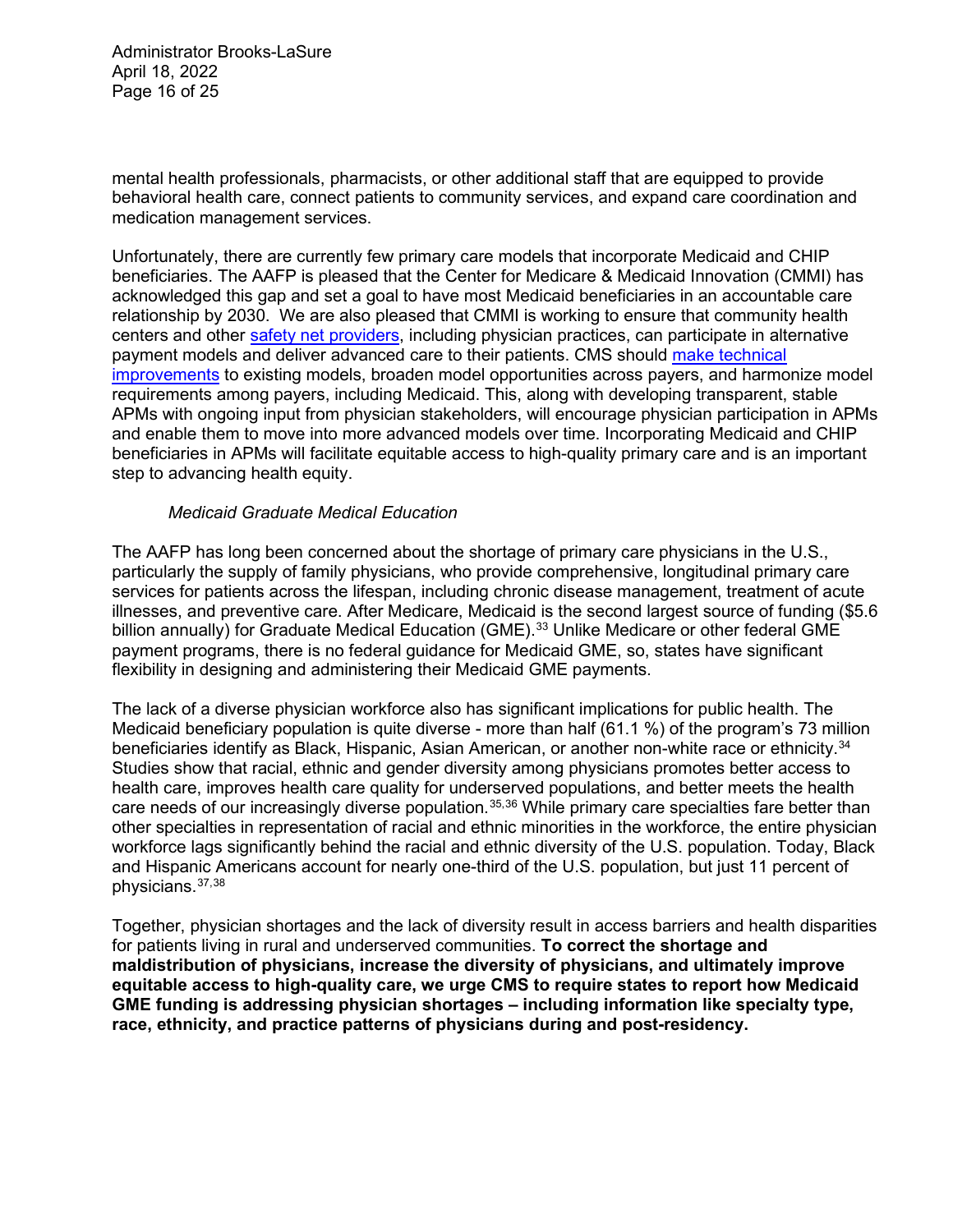Administrator Brooks-LaSure April 18, 2022 Page 17 of 25

### *Telehealth*

Telehealth use will continue to grow beyond the COVID-19 pandemic, and the AAFP is strongly supportive of permanently expanding equitable, affordable access to telehealth services when provided within the context of the medical home and utilized as a component of, and coordinated with, longitudinal care. When telehealth is provided by a patient's usual primary care physician, it [enhances](https://medialib.aafp.org/content/dam/AAFP/documents/advocacy/health_it/telehealth/TS-SenateFinanceCmte-DavisTelehealth-051921.pdf) the patient-physician relationship, increases timely access to quality care, and improves health outcomes. When implemented intentionally and appropriately, telehealth can [advance health](https://www.aafp.org/dam/AAFP/documents/advocacy/health_it/ehr/LT-WhiteHouse-CommunityHealthTechnology-032822.pdf)  [equity](https://www.aafp.org/dam/AAFP/documents/advocacy/health_it/ehr/LT-WhiteHouse-CommunityHealthTechnology-032822.pdf) by enabling Medicaid patients with transportation, time, distance, and language barriers to connect with their trusted primary care physician.

Telehealth services provided by direct-to-consumer (DTC) companies are not integrated into patients' primary care or coordinated with the primary care physician and can result in care fragmentation. In order to promote equitable access to high-quality telehealth services, **CMS should prohibit telehealth carve-outs in Medicaid fee-for-service and managed care.** States and MCOs covering telehealth services should be required to cover services provided by all in-network providers and may not limit coverage to only select virtual-only or DTC providers. Further, CMS should advise states against incentivizing Medicaid enrollees to use DTC telehealth services, for example, by direct marketing or offering lower copays for those services, as this can lead to care fragmentation and in some cases steer patients to the inappropriate modality of care. **States should instead ensure telehealth coverage and payment policies prioritize care provided within the patient's medical home.** Such policies enable primary care physicians to fully integrate telehealth into their practices allowing them to offer a hybrid of virtual and in-person services readily available across their patient panel.

#### **Objective 4: CMS has data available to measure, monitor, and support improvement efforts related to access to services (I.e., potential access; realized access; and beneficiary experience with care across states, delivery systems, and populations).**

*What should CMS consider when developing an access monitoring approach that is as similar as possible across Medicaid and CHIP delivery systems (e.g., fee-for-service and managed care programs) and programs (e.g., HCBS programs and dual eligibility in Medicaid and Medicare) and across services/benefits? Would including additional levels of data reporting and analyses (e.g., by delivery system or by managed care plan, etc.) make access monitoring more effective? What type of information from CMS would be useful in helping states identify and prioritize resources to address access issues for their beneficiaries? What are the most significant gaps where CMS can provide technical or other types of assistance to support states in standardized monitoring and reporting across delivery systems in areas related to access?*

**The AAFP recommends CMS implement a uniform monitoring approach that measures potential access to care, utilization or realized access, and patient experience.** Within these three domains, CMS should monitor access to primary care, behavioral health care, and specialty care separately for both adults and children, with particular attention to substance use disorder treatment services as mentioned previously. Access to inclusive and linguistically appropriate care, in addition to culturally competent care, should be a priority. The uniform monitoring approach should include an enhanced focus on identifying and addressing access disparities on federal, state, and local levels.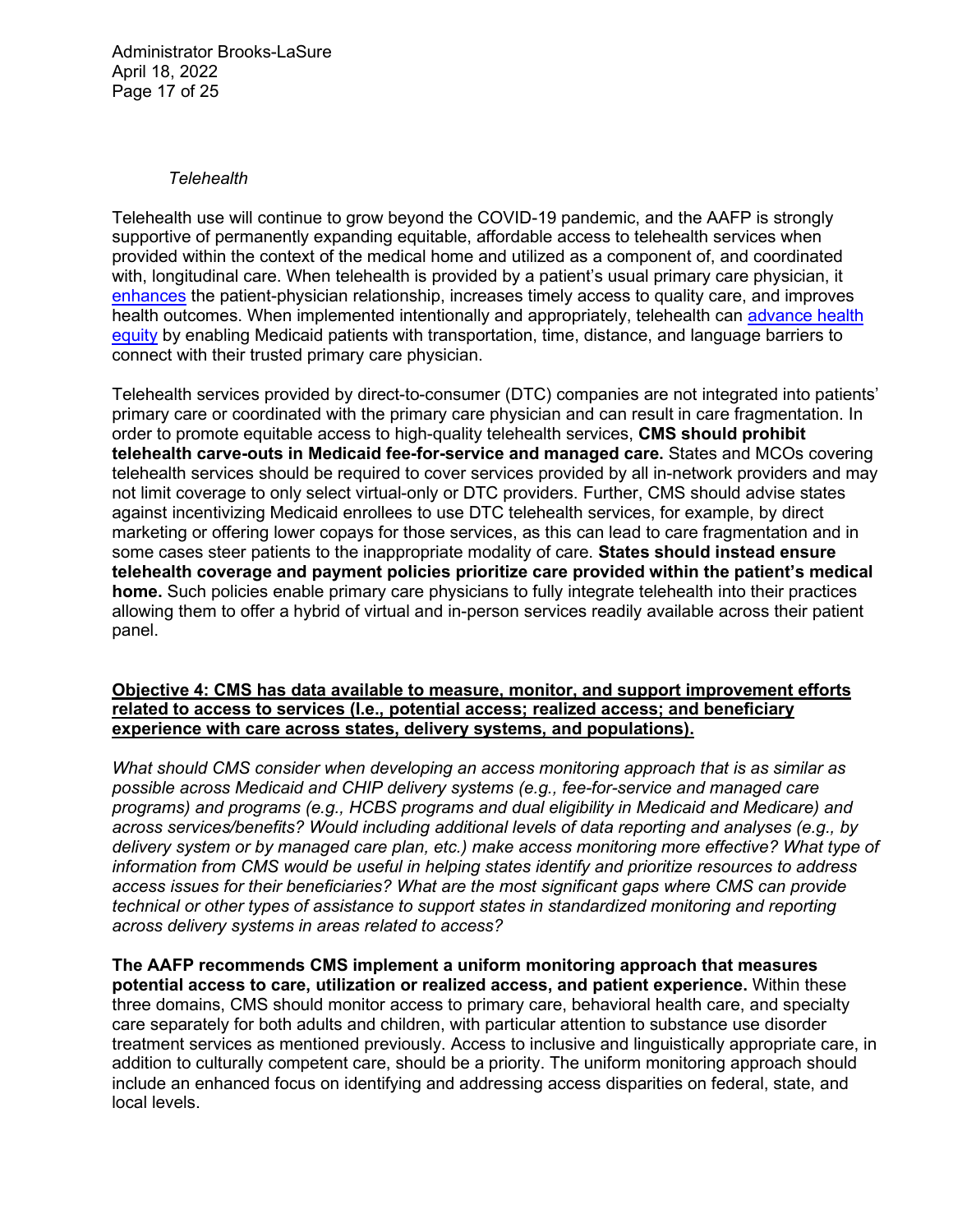Administrator Brooks-LaSure April 18, 2022 Page 18 of 25

We provide detailed recommendations for measuring potential access in response to the next question below.

**It is particularly important to measure realized access and utilization of preventive and other primary care services.** Unlike many types of specialty and behavioral health services, primary care services are recommended for all patients and can help prevent future illness or injury. The Medicaid Adult and Child Core Sets provide data on utilization of many preventive care services and therefore CMS should consider using those measures in its monitoring approach. Examples include cancer screenings and depression screenings, as well as contraceptive care. Some of the measures that focus on care for acute and chronic conditions can also provide insight into Medicaid beneficiaries' access to primary care, including controlling high blood pressure and comprehensive diabetes care.

With respect to monitoring behavioral health access and behavioral health integration in primary care, the Core Sets also offer a number of measures that could be used in monitoring. For example, many primary care practices are equipped to prescribe smoking cessation medications and perform antidepressant medication management, both of which are included in the 2022 Adult Core Set.

CMS should use TMSIS data to measure utilization of services that may not be captured in the Core Sets or to provide a more comprehensive understanding of access to various types of services. For example, TMSIS could be used to measure emergency department visits, ambulatory care visits, and dental care.

As previously recommended, we recommend CMS add the PCPM measure to the Medicaid Adult and Child Core Sets in order to incorporate patient experience into quality measurement and access monitoring. The PCPCM measure captures patients' perceived access to primary care, in addition to their experience with care once they've received it. CMS could also use the Consumer Assessment of Healthcare Providers and Systems (CAHPS) survey to capture patients' experience with other types of care in its access monitoring approach. Patient experience measures are also vital to monitoring beneficiaries' access to language accessible care, since the Core Measure Sets and TMSIS data do not capture this important measure.

CMS should minimize reporting requirements for physician practices, which are already overburdened with administrative tasks. Data elements should be standardized and integrated into physicians' EHRs to reduce burden in reporting and collecting data and improve interoperability.

*What measures of potential access, also known as care availability, should CMS consider as most important to monitor and encourage states to monitor (e.g., provider networks, availability of service providers such as direct service workers, appointment wait times, grievances and appeals based on the inability to access services, etc.)? How could CMS use data to monitor the robustness of provider networks across delivery systems (e.g., counting a provider based on a threshold of unique beneficiaries served, counting providers enrolled in multiple networks, providers taking new patients, etc.)?*

The AAFP recommends CMS prioritize clinician networks and appointment wait times when measuring potential access. A recent Avalere analysis found that Medicaid networks were significantly narrower across clinician types when compared with commercial networks in the same area.[39](#page-24-16) Another study found that physician turnover in narrow Medicaid managed care networks was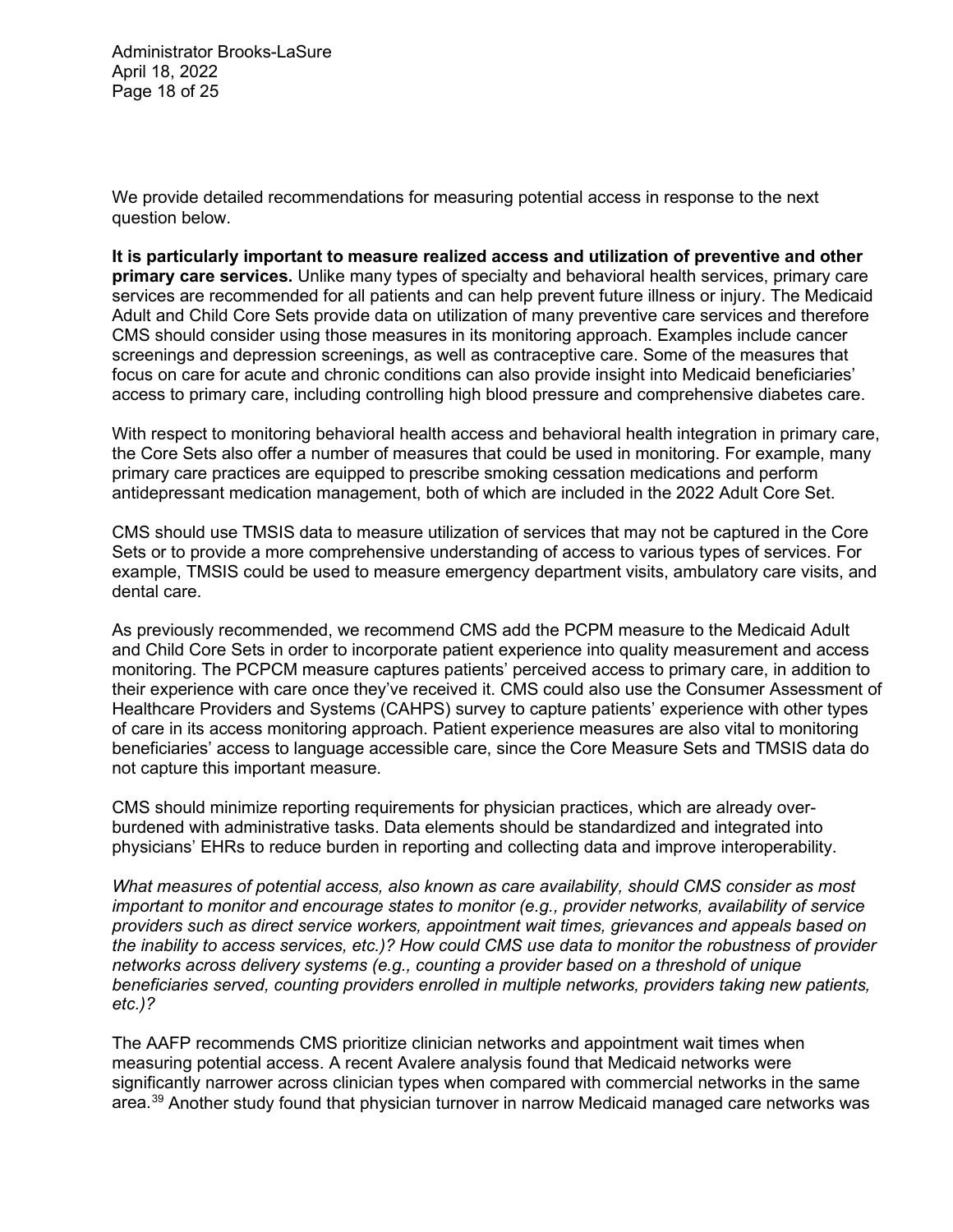Administrator Brooks-LaSure April 18, 2022 Page 19 of 25

higher than in non-narrow networks, signaling that patients enrolled in plans with narrow networks may experience greater care fragmentation. $40^\circ$  CMS should monitor the percentage of participating clinicians across specialties and clinician types, with a special focus on primary care, behavioral health, and pediatric subspecialists. CMS should also consider requiring states to conduct additional access assessments and track physician turnover in narrow networks. For example, CMS could require states to more regularly submit access data for managed care plans that contract with fewer than 30 percent of primary care physicians in their market. CMS should also encourage states to set minimum clinician network requirements that must be met before renewing their contracts with managed care plans.

Since primary care serves as patients' entry point into the health care system, appointment wait times are an essential measure of potential access to primary care. In addition to relying on primary care physicians for recommended preventive services, Medicaid beneficiaries need timely access to primary care in the event of acute illness or injury**. The AAFP recommends CMS set minimum federal appointment wait time standards and continuously monitor performance against those standards.** CMS should use secret shopper surveys to monitor appointment wait times throughout different times of the year in order to capture seasonal fluctuations. States and managed care plans with appointment wait times that are consistently longer than the established minimum standard should be required to submit plans for increasing appointment availability, bolstering clinician networks, or otherwise addressing long wait times.

## **Objective 5: Payment rates in Medicaid and CHIP are sufficient to enlist and retain enough providers so that services are accessible.**

*What are the opportunities for CMS to align approaches and set minimum standards for payment regulation and compliance across Medicaid and CHIP delivery systems (e.g., fee-for-service and managed care) and across services/benefits to ensure beneficiaries have access to services that is as similar as possible across beneficiary groups, delivery systems, and programs? Which activities would you prioritize first?*

To ensure all Medicaid beneficiaries can access high-quality primary care when they need it, CMS should support states in raising Medicaid payment for primary care services to at least Medicare rates. The AAFP has [endorsed](https://www.aafp.org/dam/AAFP/documents/advocacy/coverage/medicaid/LT-House-KidsAccessPrimaryCareAct-031621.pdf) legislation to permanently reinstate the ACA primary care payment increase and urges CMS to work with Congress to promptly pass it. Medicaid physician payment remains substantially below Medicare and private insurance payment. Medicaid payment is on [average](https://www.healthaffairs.org/doi/abs/10.1377/hlthaff.2020.00611) 66 percent of the Medicare rate for primary care services, but it can be as low as 33 percent in some states. These low rates have historically been a barrier to physicians accepting more Medicaid patients.

An internal analysis of the Medicaid and CHIP Payment and Access Commission (MACPAC) Report on Physician Acceptance of New Medicaid Patients from 2014-2017 revealed that physician acceptance worsens as the ratio of Medicaid payment rates to Medicare decreases. States with higher Medicaid-to Medicare payment ratios typically had higher acceptance rates. Physicians cite low payment as the primary reason they were unable to accept additional Medicaid patients. Managed care plans report caps on clinician's Medicaid patient panels and low physician participation in Medicaid are top [challenges](https://files.kff.org/attachment/Report-Medicaid-Managed-Care-March-Plans-and-Access-to-Care) in ensuring access to care. Patients covered by Medicaid [experience](https://www.ncbi.nlm.nih.gov/pmc/articles/PMC5812017/) longer office wait times, and both low-income patients and their physicians [report](https://www.commonwealthfund.org/blog/2019/listening-low-income-patients-and-their-physicians--improving-access-and-quality) that low payment rates lead to shorter, inadequate visit times. On the other hand, evidence indicates patient access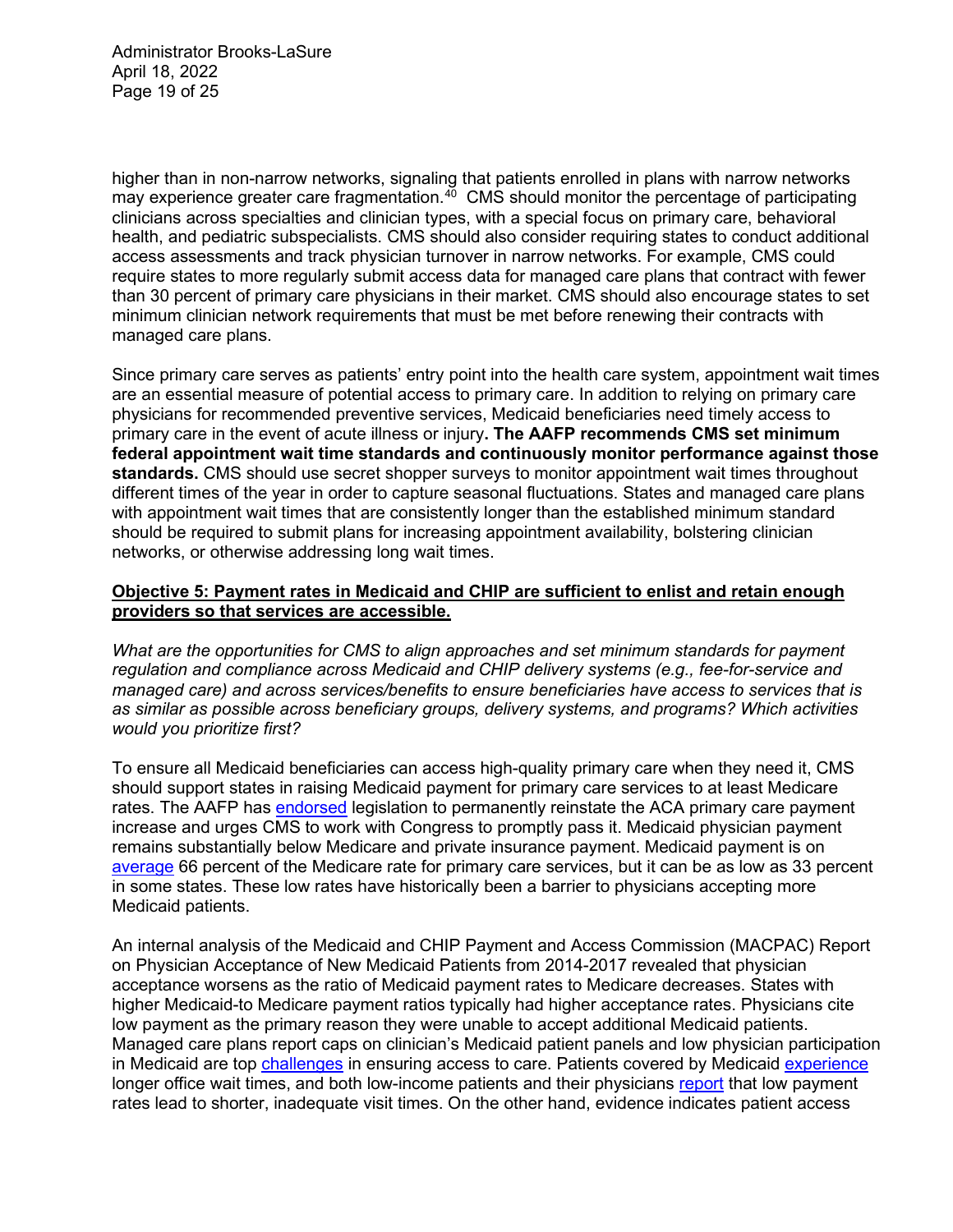Administrator Brooks-LaSure April 18, 2022 Page 20 of 25

improved when Congress raised Medicaid primary care payment rates to Medicare levels in 2013- 2014.

[One study](https://jamanetwork.com/journals/jamainternalmedicine/fullarticle/2663253) found that appointment availability increased during the "primary care fee bump" and decreased after it expired. States with larger payment increases also had greater *improvements* in appointment availability and child health outcomes. Other [studies](https://www.healthaffairs.org/doi/full/10.1377/hlthaff.2018.0078) found the fee bump did not significantly increase physicians' participation in the Medicaid program, likely due to the temporary nature of the payment increase. MACPAC surveyed physicians about the primary care fee bump and found that it modestly increased willingness to accept new Medicaid patients, though physicians reported early operational issues delaying the start of increased payments were a major challenge.

Raising Medicaid payment for primary care services can improve access to care for Medicaid beneficiaries and in turn mitigate health disparities. Medicaid plays a particularly vital role in providing coverage to pregnant women, rural residents, individuals with disabilities, as well as Black, Indigenous, Hispanic, and other people of color. More than 30 percent of Black, Indigenous, and Hispanic adults and children have Medicaid coverage. By improving coverage and affordability of primary care, the ACA significantly [reduced](https://ccf.georgetown.edu/2017/04/26/medicaid-and-chip-help-address-racialethnic-disparities-in-childrens-health/) racial and ethnic disparities in care utilization and access. However, the [odds](https://www.ncbi.nlm.nih.gov/pmc/articles/PMC3416972/) of [residing](https://www.healthaffairs.org/doi/10.1377/hlthaff.2015.1612) in a physician shortage area are much higher for predominantly Black neighborhoods. Sixty-one percent of Primary Care Medical Health Professional Shortage Areas are also in rural areas, suggesting these populations may be [impacted](https://www.medicaid.gov/federal-policy-guidance/downloads/cib06282021.pdf) most by changes in Medicaid physician participation. Increasing Medicaid rates would help to further mitigate health inequities.

While raising Medicaid payment rates would likely be the most impactful solution, we recognize federal legislation may be necessary for states to finance the increase for primary care. There are a number of steps CMS can take absent congressional action to improve the identification of paymentrelated access barriers. **As CMS develops minimum federal standards and strengthens access monitoring, we recommend enforcing existing access monitoring regulations and implementing a national monitoring approach to assess the impact of Medicaid rates on access.**

CMS previously recognized the negative impacts of low Medicaid rates and finalized regulations requiring states develop and submit to CMS an access monitoring review plan (AMRP) that is updated at least every three years for certain specified services and must identify a process to review and monitor access to care. When states reduce Medicaid payment rates or restructure them in circumstances when the changes could result in diminished access, they must implement special monitoring procedures to monitor the effects of the rate reduction or restructuring for at least 3 years after the effective date of the change. Any time an access deficiency is identified, the state must submit a corrective action plan to CMS within 90 days after discovery and work to address the issues within 12 months. When these regulations were finalized, the AAFP [expressed](https://www.aafp.org/dam/AAFP/documents/advocacy/coverage/medicaid/LT-HHS-Medicaid-Access-12242015.pdf) appreciation that CMS was improving its monitoring of the impacts of Medicaid rate changes but called on the agency to implement a more comprehensive national monitoring approach.

Unfortunately, states have not been required to submit AMRPs since 2016 and therefore have not been required to measure changes in access to care. We are concerned that CMS has again [delayed](https://www.medicaid.gov/federal-policy-guidance/downloads/cib03312022.pdf) the requirement for states to submit updated AMRPs, which were previously due in October 2022, to October 2024. While we understand that states are under strain responding to the PHE and preparing for eligibility redeterminations, we fear this postponement will lead to undetected access challenges for beneficiaries. This situation illustrates the challenges and shortcomings of a state-based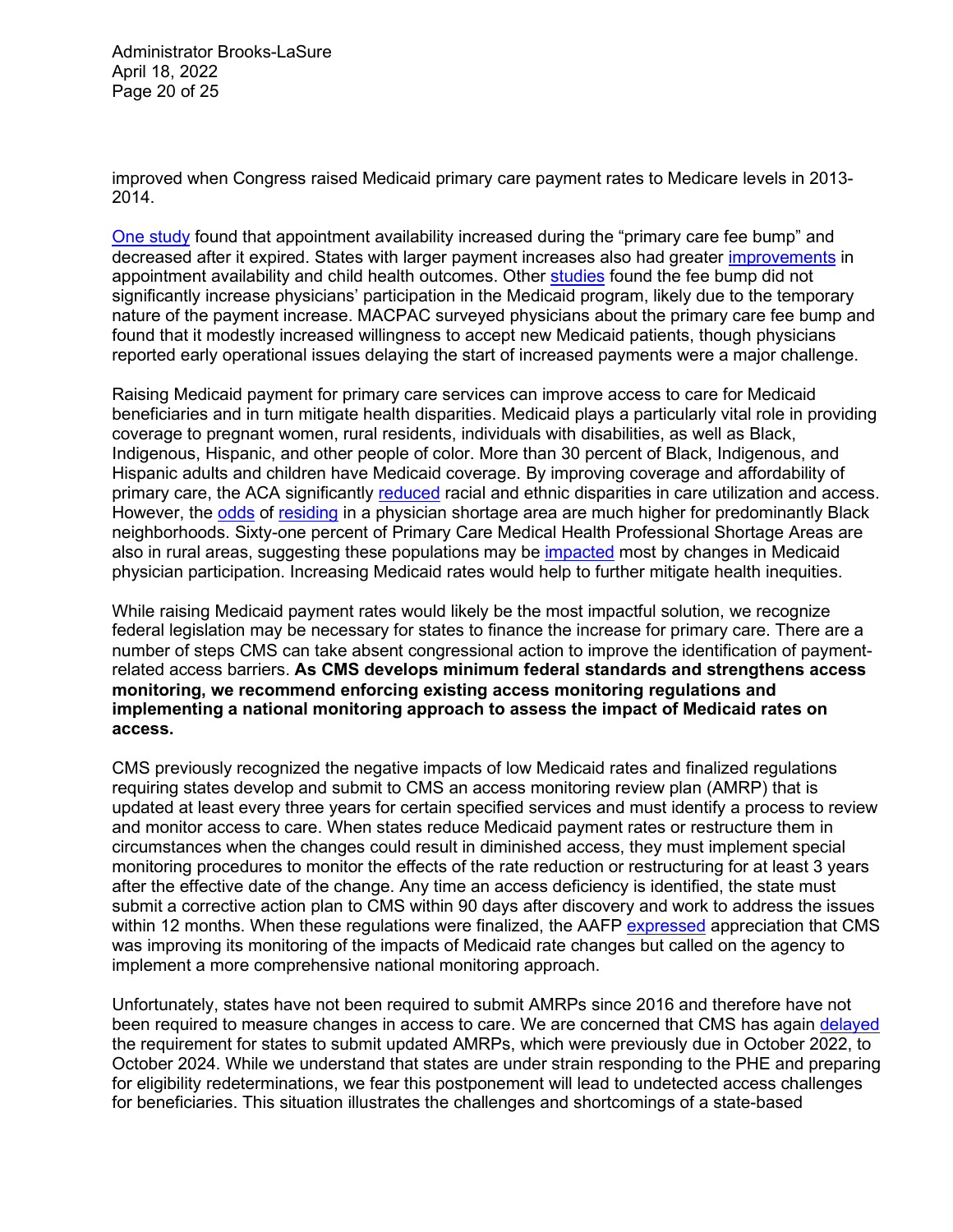Administrator Brooks-LaSure April 18, 2022 Page 21 of 25

## monitoring system. **Enforcing existing regulatory requirements, including the submission of updated AMRPs and other reports, is an important first step in restoring federal oversight.**

The current monitoring approach focuses on how changes to Medicaid rates impact access and therefore may not detect long standing negative impacts of low Medicaid rates. **CMS should implement a national monitoring approach that regularly assesses the impact of Medicaid rates on access, instead of relying on states to report rate changes and monitor the effects.** A national approach could enable CMS to make helpful state comparisons and identify common raterelated access challenges across a number of states. For example, CMS could regularly assess the robustness of clinician networks and patient utilization of recommended services (like preventive care, chronic care management, or perinatal care) against states' Medicaid-to-Medicare payment ratios. This approach would allow CMS to examine how alternative payment models and other innovative payment arrangements that are implemented across the country impact access to care. CMS could also examine how new payment arrangements impact beneficiaries' perceived access and experience.

*How can CMS assess the effect of state payment policies and contracting arrangements that are unique to the Medicaid program on access and encourage payment policies and contracting arrangements that could have a positive impact on access within or across state geographic regions?*

**The AAFP recommends CMS increase participation opportunities of APM that are inclusive of Medicaid beneficiaries and aligned across payers.** As previously mentioned, APMs have the potential to address the payment-related barriers to access for Medicaid beneficiaries and enable practices to provide more comprehensive, whole-person care. Quality and performance measurement are built into APMs, which make it easier for states and CMS to evaluate how effective various models may be at improving access and quality of care.

*Some research suggests that, in addition to payment levels, administrative burdens that affect payment, such as claims denials and provider enrollment/credentialing, can discourage provider acceptance of Medicaid beneficiaries. What actions could CMS take to encourage states to reduce unnecessary administrative burdens that discourage provider participation in Medicaid and CHIP while balancing the need for program integrity? Which actions would you prioritize first? Are there lessons that CMS and states can learn from changes in provider enrollment processes stemming from the COVID-19 Public Health Emergency?*

Billing denials and utilization requirements are two major administrative hurdles that may discourage physician participation in Medicaid and CHIP. In addition to implementing the specific solutions outlined below, **the AAFP recommends CMS and/or states conduct surveys of physicians that are in managed care networks or otherwise participating in Medicaid to assess their satisfaction with program administration, identify potential barriers to care, and opportunities to increase physician participation.** These surveys could help identify barriers that are specific to certain states or managed care plans and enable states to make operational and policy changes to mitigate them.

## *Billing denials*

Physicians experience significant administrative burdens when trying to receive Medicaid payments. A [recent study](https://users.nber.org/%7Ejdgottl/BillingCostsPaper.pdf) estimates physicians lose 16 percent of Medicaid payments to billing problems,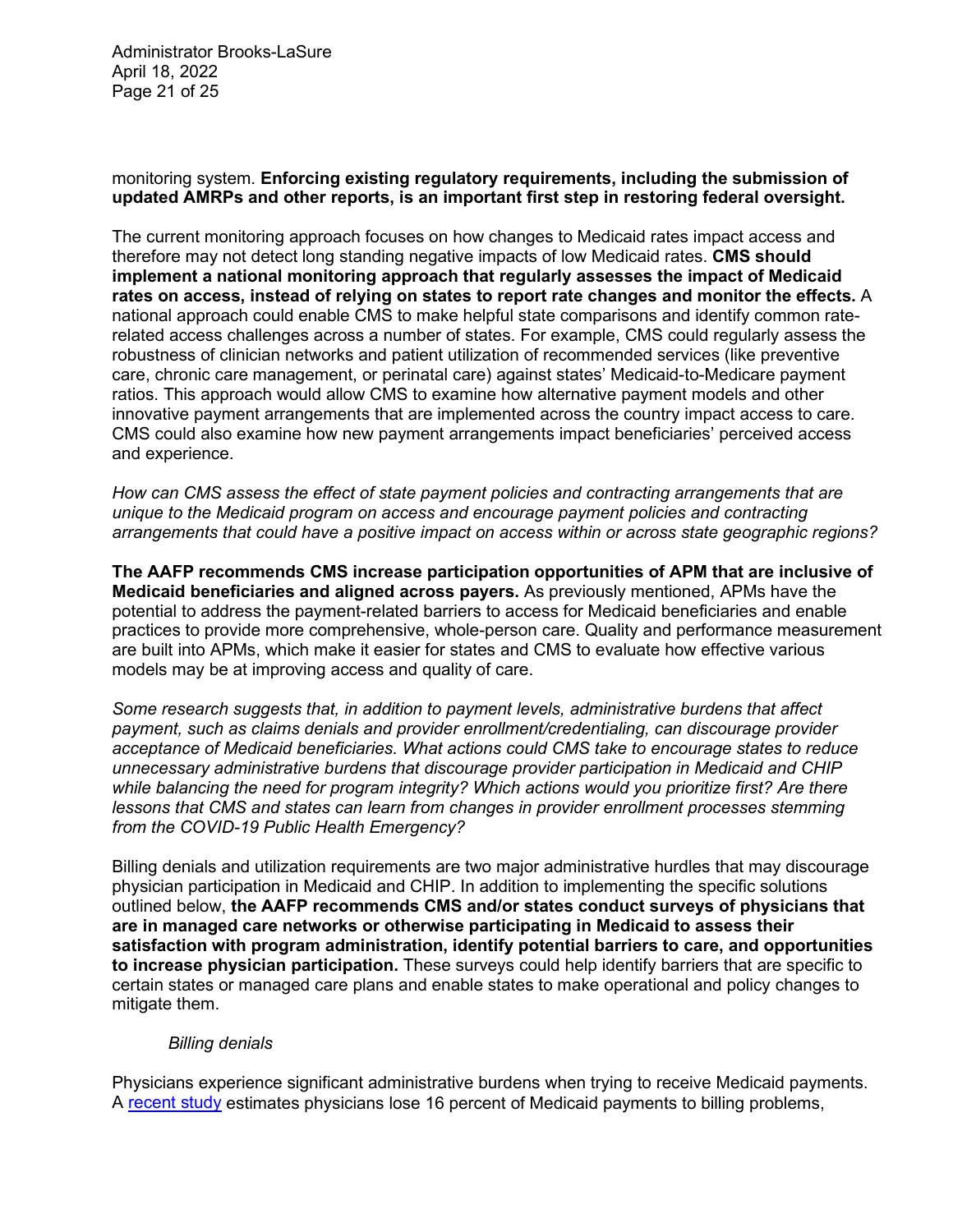Administrator Brooks-LaSure April 18, 2022 Page 22 of 25

compared with 7 percent for Medicare and 4 percent for commercial payers. Since physician practices lose a significant portion of their already much lower Medicaid payments to billing issues, the researchers found many practices respond by refusing to accept Medicaid patients in states with worse billing hurdles. Addressing the disproportionate burden of billing Medicaid may improve physicians' willingness to accept new Medicaid patients and in turn can improve timely access to care for Medicaid beneficiaries. **We urge CMS to include billing processes and denials in monitoring and oversight activities to understand where issues frequently arise. CMS should develop guidance for states and managed care plans with strategies for minimizing and resolving billing disruptions to streamline and optimize billing processes.**

#### *Prior authorization and utilization management*

Prior authorization continues to be a leading cause of physician burden and therefore the AAFP is strongly [supportive](https://www.aafp.org/dam/AAFP/documents/advocacy/legal/administrative/LT-HHS-PriorAuthProposedRule-122320.pdf) of efforts to streamline the prior authorization process, including in Medicaid. To deliver the care that is most clinically appropriate for their patients, physicians must endure prior authorization requirements that can add significant cost and time burdens on their practices. In the most recent American Medical Association (AMA) [survey](https://www.ama-assn.org/system/files/prior-authorization-survey.pdf) of physicians, 88 percent of respondents reported prior authorization generates high or extremely high burden. Practices complete an average of 41 prior authorizations per physician per week, spend an average of almost two business days a week completing prior authorizations, and 40 percent of respondents have secured additional staff to work exclusively on prior authorization, including keeping up with varied requirements across payers. Prior authorization requests have only continued to grow over the years and throughout the COVID-19 pandemic.

Even once physicians complete prior authorization requirements, payers often do not sufficiently respond to prior authorization requests in a timely manner. California-based L.A. Care failed to [address](https://www.healthcaredive.com/news/la-care-55m-fine-members-barriers-timely-care/619925/#:%7E:text=L.A.%20Care%2C%20the%20nation%27s%20largest,Managed%20Health%20Care%20announced%20Friday.) a backlog of more than 9,000 prior authorization requests and more than 67,000 complaints or appeals, including those from Medi-Cal. These unresolved requests led to negative impacts on patients, including delays in needed care, increased emergency department visits, and even death.

Evidence shows prior authorization requirements may be discriminatory and worsen health disparities, as documented in a [study](https://jamanetwork.com/journals/jamanetworkopen/fullarticle/2766669) examining access to treatment for HIV pre-exposure prophylaxis and a [white paper](http://abcardio.org/wp-content/uploads/2019/03/AB-20190227-PA-White-Paper-Survey-Results-final.pdf) which examined the disproportionate impact of prior authorization requirements on cardiovascular care for Black and other patients of color. We are concerned that prior authorization requirements can worsen health disparities and create barriers to care for medically underserved patients, patients of color, LGBTQ+ patients, patients in rural areas, and those at risk for poor health outcomes, many of whom are enrolled in Medicaid. Federal oversight and action is needed to address the negative impacts prior authorizations are having on patients and physicians.

To promote program integrity in Medicaid, **AAFP recommends CMS include prior authorization and other utilization management practices, including step therapy, in its monitoring and oversight activities.** By reviewing the rate of acceptance, denials, and non-responses for various treatment plans, CMS can consider how these practices affect timely access to prescribed treatment and care, especially for Medicaid enrollees who already face barriers to care including concerns about out-of-pocket costs and difficulty obtaining appointments. **We recommend CMS require states to report prior authorization requirements in their Medicaid plans.**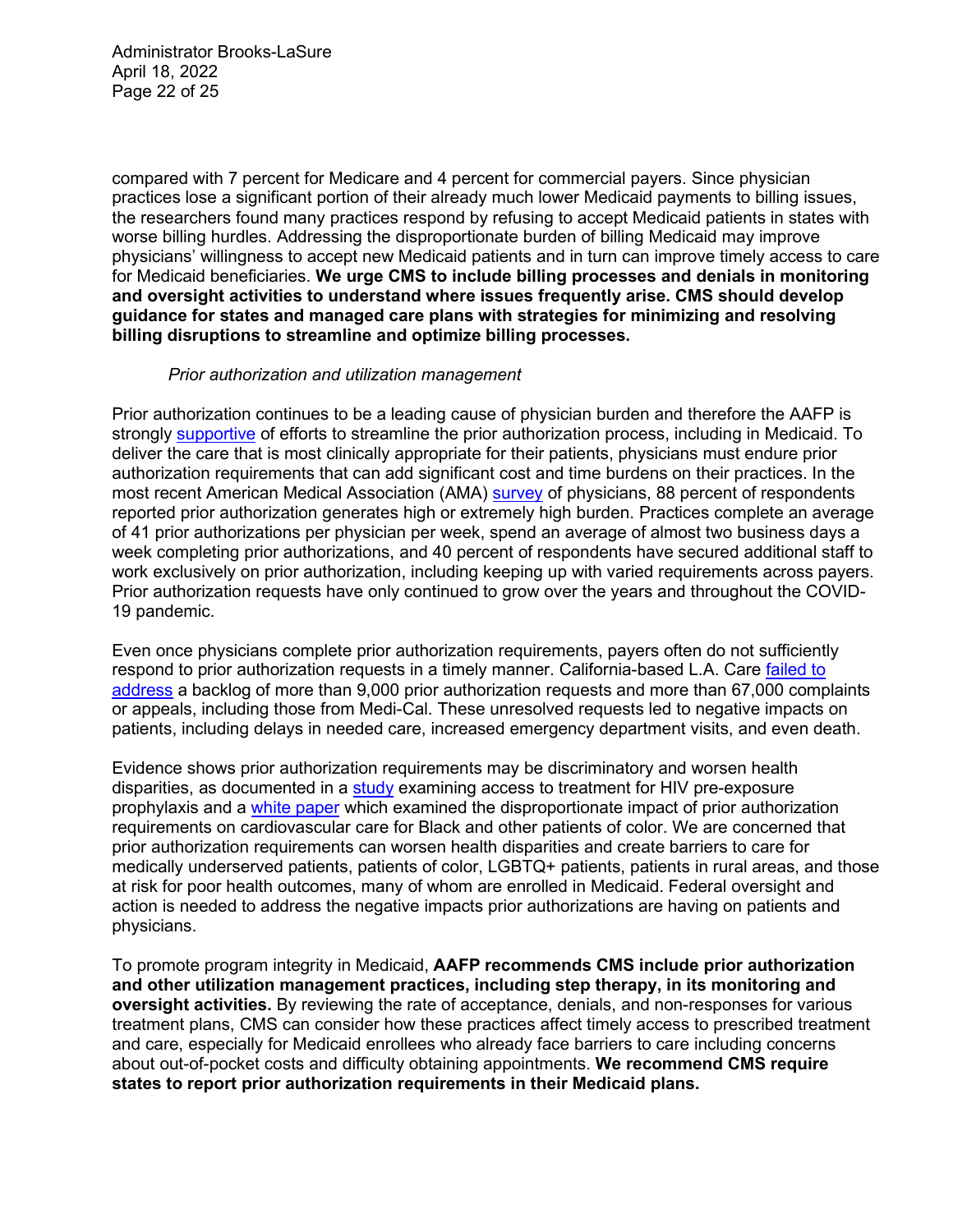Administrator Brooks-LaSure April 18, 2022 Page 23 of 25

Electronic prior authorization is one important solution to lessen the burden on physicians accepting Medicaid patients. Implementing electronic prior authorization standards will streamline some prior authorization processes by making prior authorization requirements, along with needed documentation to submit a request, response timelines, response rationale, and needed documentation to appeal a decision, readily available to the ordering physician in real-time. However, this burden and the resulting care delays cannot be eliminated, or even meaningfully reduced, by automating the existing workflows and volumes of prior authorizations. Electronic prior authorization is just one step in addressing the flaws of utilization management and comprehensive reform is needed. **We support CMS requiring state Medicaid agencies and managed care plans to adopt electronic prior authorization standards only after they are proven effective and adoptable in real world testing. However, additional federal action is needed to address the negative impacts of prior authorization on Medicaid beneficiaries' access to care.**

Thank you for the opportunity to provide comments on the RFI. The AAFP is committed to advancing equitable access to person-centered care for all Medicaid beneficiaries. We look forward to working with CMS to restore federal access standards and throughout the implementation of a robust monitoring approach. Should you have any questions, please contact Meredith Yinger, Manager, Regulatory Affairs, at [myinger@aafp.org](mailto:myinger@aafp.org) or (202) 235-5126.

Sincerely,

Gda D. Stewart, no

Ada D. Stewart, MD, FAAFP Board Chair, American Academy of Family Physicians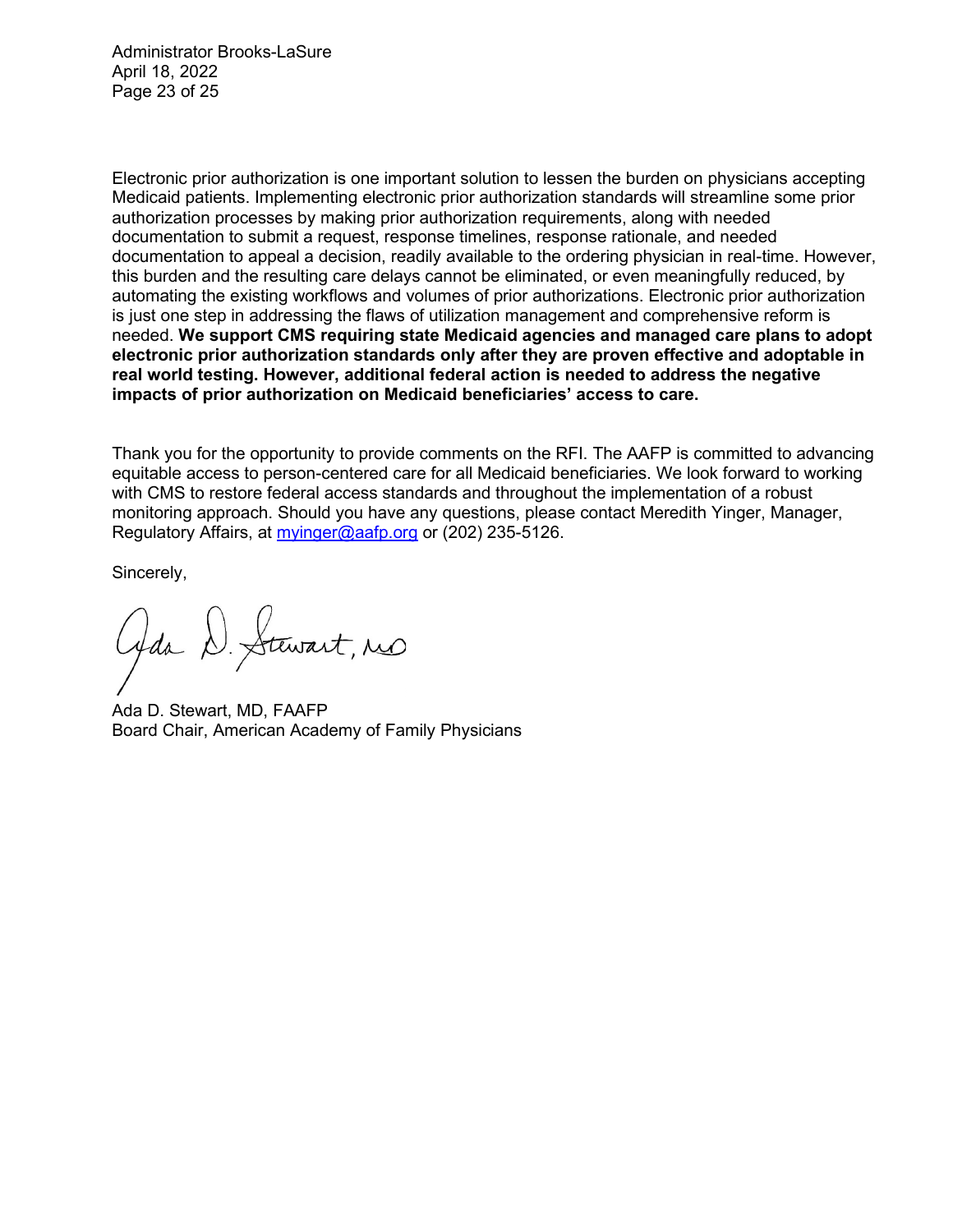Administrator Brooks-LaSure April 18, 2022 Page 24 of 25

<span id="page-23-1"></span><span id="page-23-0"></span><sup>1</sup> "State of Homelessness: 2021 Edition," National Alliance to End Homelessness.<br>https://endhomelessness.org/homelessness-in-america/homelessness-statistics/state-of-homelessness-2021/ <sup>2</sup> "Transgender Homeless Adults & Unsheltered Homelessness: What the Data Tell Us," National Alliance to End Homelessness, July 24, 2020. https://endhomelessness.org/resource/transgender-homeless-adults-<br>unsheltered-homelessness-what-the-data-tell-us/

<span id="page-23-2"></span><sup>3</sup> Center for Medicaid and CHIP Services. November 2021 Medicaid & CHIP Enrollment Data Highlights. March 28, 2022. Available at: [https://www.medicaid.gov/medicaid/program-information/medicaid-and-chip-enrollment-](https://www.medicaid.gov/medicaid/program-information/medicaid-and-chip-enrollment-data/report-highlights/index.html)

<span id="page-23-3"></span>data/report-highlights/index.html<br><sup>4</sup> Alker J and Brooks T. Millions of Children May Lose Medicaid: What Can be Done to Help Prevent Them from Becoming Uninsured? Georgetown Center for Children and Families. February 17, 2022. Available at: https://ccf.georgetown.edu/2022/02/17/millions-of-children-may-lose-medicaid-what-can-be-done-to-help-<br>prevent-them-from-becoming-uninsured/

<span id="page-23-4"></span> $5$  Mallory C, Tentindo W. MEDICAID COVERAGE FOR GENDER-AFFIRMING CARE. 2019. Accessed April 12, 2022.<https://williamsinstitute.law.ucla.edu/wp-content/uploads/Medicaid-Gender-Care-Oct-2019.pdf>6 Ibid.

<span id="page-23-6"></span><span id="page-23-5"></span><sup>7</sup> Karen Pollitz et al., "Consumer Assistance in Health Insurance: Evidence of Impact and Unmet Need," Kaiser Family Foundation, August 7, 2020, https://www.kff.org/health-reform/issue-brief/consumer-assistance-inhealthinsurance-evidence-of-impact-and-unmet-need/.  $8$  Ibid.

<span id="page-23-8"></span><span id="page-23-7"></span><sup>9</sup> Young CL, Capretta JC, Dorn S, Kendall D, Antos JR. "How To Boost Health Insurance Enrollment: Three Practical Steps That Merit Bipartisan Support", Health Affairs Blog, August 17, 2020. Available at: <https://www.healthaffairs.org/do/10.1377/forefront.20200814.107187/full/>

<span id="page-23-9"></span> $10$  lbid.

<span id="page-23-10"></span><sup>11</sup> Straw T. Marketplaces Poised for Further Gains as Open Enrollment Begins. Center on Budget and Policy Priorities. October 2021. Available at: [https://www.cbpp.org/research/health/marketplaces-poised-for-further](https://www.cbpp.org/research/health/marketplaces-poised-for-further-gains-as-open-enrollment-begins)[gains-as-open-enrollment-begins](https://www.cbpp.org/research/health/marketplaces-poised-for-further-gains-as-open-enrollment-begins)

<span id="page-23-11"></span> $12$  Ross, K.M., Klein, B., Ferro, K. et al. The Cost Effectiveness of Embedding a Behavioral Health Clinician into an Existing Primary Care Practice to Facilitate the Integration of Care: A Prospective, Case–Control Program Evaluation. J Clin Psychol Med Settings 26, 59–67 (2019). https://doi.org/10.1007/s10880-018-9564-9

<span id="page-23-12"></span><sup>13</sup> SY, L.-T., J, E., D, C., & PY, C. (2018). A Systematic Review of Interventions to Improve Initiation of Mental Health Care Among Racial-Ethnic Minority Groups. Psychiatric Services (Washington, D.C.), 69(6), 628–647.

<span id="page-23-13"></span>https://doi.org/10.1176/APPI.PS.201700382<br><sup>14</sup> Access to Mental Health Services for Adults Covered by Medicaid. MACPAC. 2021. Available at: [https://www.macpac.gov/wp-content/uploads/2021/06/Chapter-2-Access-to-Mental-Health-Services-for-Adults-](https://www.macpac.gov/wp-content/uploads/2021/06/Chapter-2-Access-to-Mental-Health-Services-for-Adults-Covered-by-Medicaid.pdf)

<span id="page-23-14"></span><sup>15</sup> Nguyen KH et al. Disparities in Patient Experience of Care Among Nonelderly Medicaid Managed Care Enrollees. February 2022. Available at:<https://www.healthaffairs.org/doi/full/10.1377/hlthaff.2021.01331>

<span id="page-23-15"></span><sup>16</sup> Medicaid and CHIP Payment and Access Commission. Access in Brief: Experiences in Accessing Medical Care by Race and Ethnicity. February 2022. Available at: [https://www.macpac.gov/wp](https://www.macpac.gov/wp-content/uploads/2022/02/MACPAC-Access-in-Brief_Race-and-Ethnicity-Feb-2022.pdf)[content/uploads/2022/02/MACPAC-Access-in-Brief\\_Race-and-Ethnicity-Feb-2022.pdf](https://www.macpac.gov/wp-content/uploads/2022/02/MACPAC-Access-in-Brief_Race-and-Ethnicity-Feb-2022.pdf) 17 Ibid.

<span id="page-23-16"></span>

<span id="page-23-17"></span><sup>18</sup> Medicaid and CHIP Payment and Access Commission. Availability of Race and Ethnicity Data for Medicaid Beneficiaries. March 2022. Available at: https://www.macpac.gov/wp-content/uploads/2022/03/MACPAC-<br>brief Race-and-Ethnicity-Data-Availability.pdf

<span id="page-23-18"></span><sup>19</sup> McGuire, T. G., & Miranda, J. (2008). New evidence regarding racial and ethnic disparities in mental health:<br>policy implications. Health affairs (Project Hope), 27(2), 393–403. https://doi.org/10.1377/hlthaff.27.2.393

<span id="page-23-19"></span><sup>20</sup> Health Resources Services Administration. (2022). Health Professional Shortage Areas (HPSA). (Accessed<br>2/1/2022). https://data.hrsa.gov/topics/health-workforce/shortage-areas

<span id="page-23-20"></span><sup>21</sup> Cunningham PJ. Beyond Parity: Primary Care Physicians' Perspectives On Access To Mental Health Care. Health Aff. 2009;28(3):w490-w501

<span id="page-23-21"></span><sup>22</sup> Xierali IM, Tong ST, Petterson SM, Puffer JC, Phillips RL, Bazemore AW. Family physicians are essential for mental health care delivery. J Am Board Fam Med. 2013;26(2):114-115